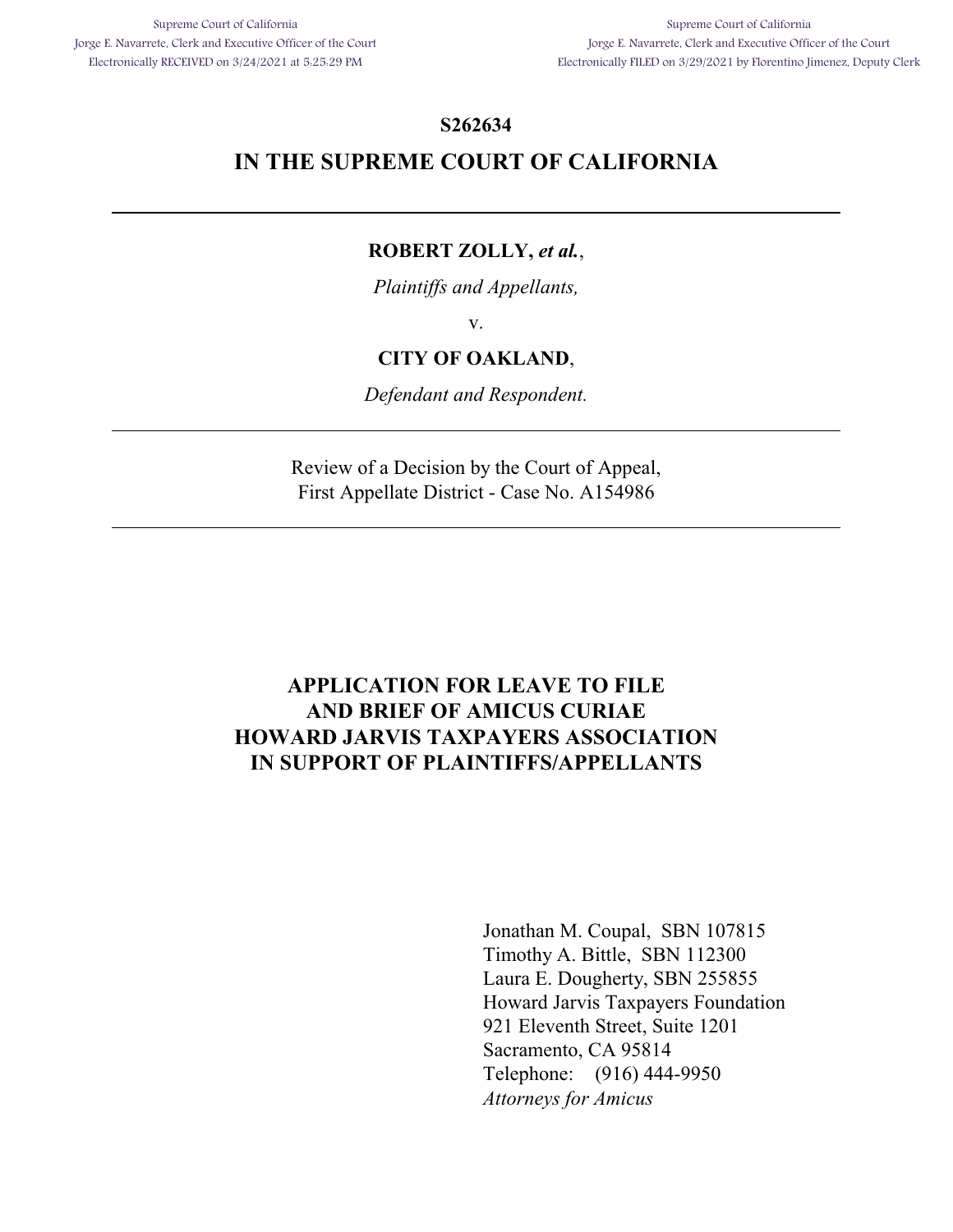# **TABLE OF CONTENTS**

| APPLICATION FOR LEAVE TO FILE BRIEF.  8 |                                                                                                                                                                     |  |  |  |  |  |  |  |
|-----------------------------------------|---------------------------------------------------------------------------------------------------------------------------------------------------------------------|--|--|--|--|--|--|--|
|                                         |                                                                                                                                                                     |  |  |  |  |  |  |  |
|                                         |                                                                                                                                                                     |  |  |  |  |  |  |  |
|                                         |                                                                                                                                                                     |  |  |  |  |  |  |  |
|                                         |                                                                                                                                                                     |  |  |  |  |  |  |  |
|                                         |                                                                                                                                                                     |  |  |  |  |  |  |  |
|                                         |                                                                                                                                                                     |  |  |  |  |  |  |  |
| $\mathbf{I}$                            | EVEN BEFORE PROP. 26, "USER FEES," SUCH<br>AS FEES FOR USE OF PUBLIC PROPERTY, COULD<br>NOT BE IMPOSED FOR GENERAL REVENUE,<br>EXCEED THE GOVERNMENT'S COSTS, OR BE |  |  |  |  |  |  |  |
| $\mathbf{I}$                            | PROPOSITION 26 EXPANDED THE UNIVERSE<br>OF PAYMENTS PRESUMED TO BE TAXES,<br>WHICH NOW INCLUDES FRANCHISE                                                           |  |  |  |  |  |  |  |
| Ш                                       | PROPOSITION 26 WAS INTENDED TO CLOSE<br>LOOPHOLES, NOT OPEN NEW ONES 14                                                                                             |  |  |  |  |  |  |  |
| IV                                      | THE LAST PARAGRAPH OF ARTICLE XIII C,<br>SECTION 1(e), IS NOT MERELY A "BURDEN<br>SHIFTING" PROVISION; IT CONTAINS<br>SUBSTANTIVE REQUIREMENTS.  18                 |  |  |  |  |  |  |  |
| V                                       | <b>IGNORING THE LAST PARAGRAPH</b><br><b>CREATES A WORSE SURPLUSAGE</b>                                                                                             |  |  |  |  |  |  |  |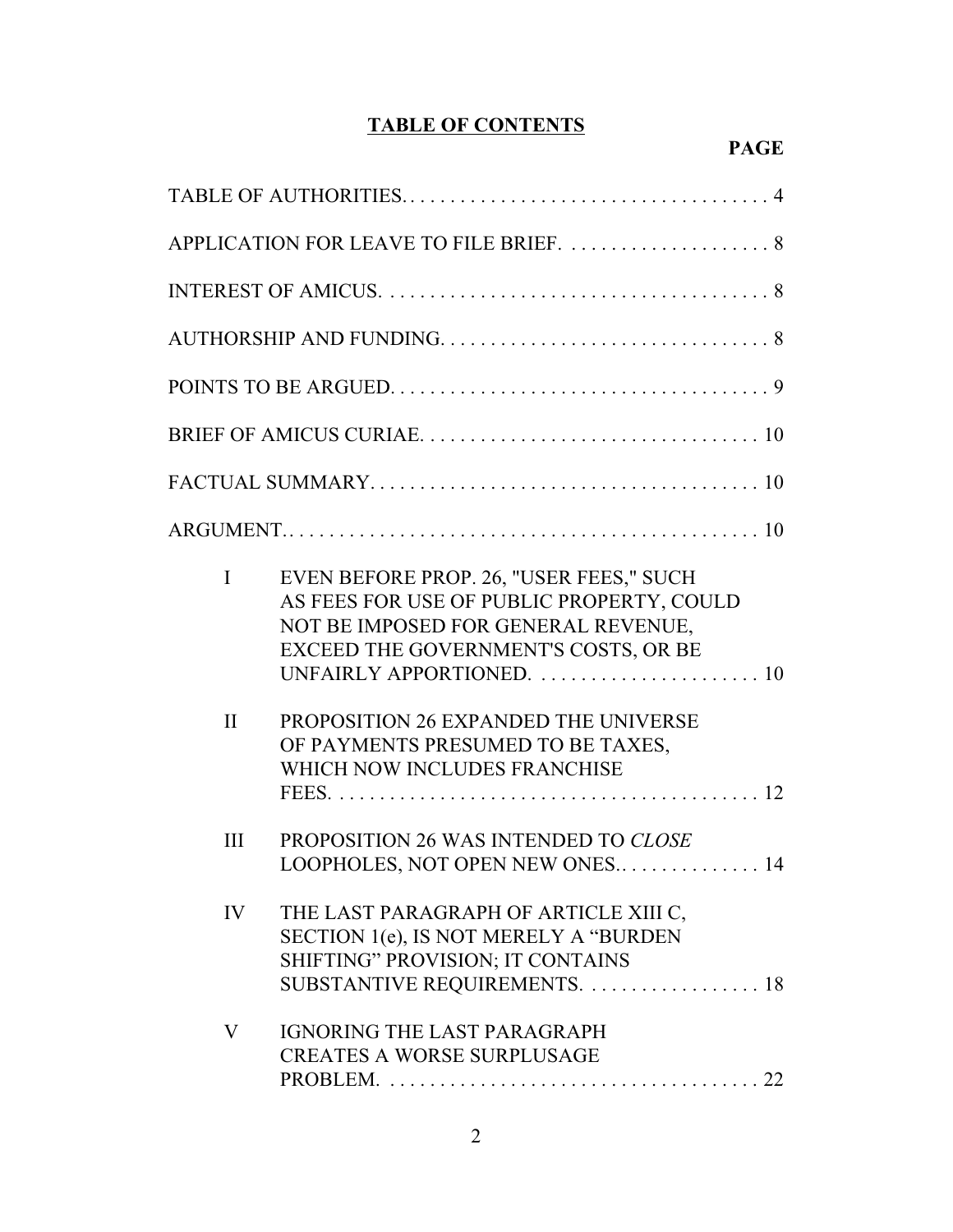| APPLYING THE LAST PARAGRAPH TO<br><b>FRANCHISE FEES DOES NOT CREATE</b>                                     |
|-------------------------------------------------------------------------------------------------------------|
|                                                                                                             |
| THE TEST FOR FRANCHISE FEES UNDER                                                                           |
| PROPOSITION 26 IS DIFFERENT FROM THE                                                                        |
|                                                                                                             |
| $CONCLUSION. \ldots \ldots \ldots \ldots \ldots \ldots \ldots \ldots \ldots \ldots \ldots \ldots \ldots 30$ |
|                                                                                                             |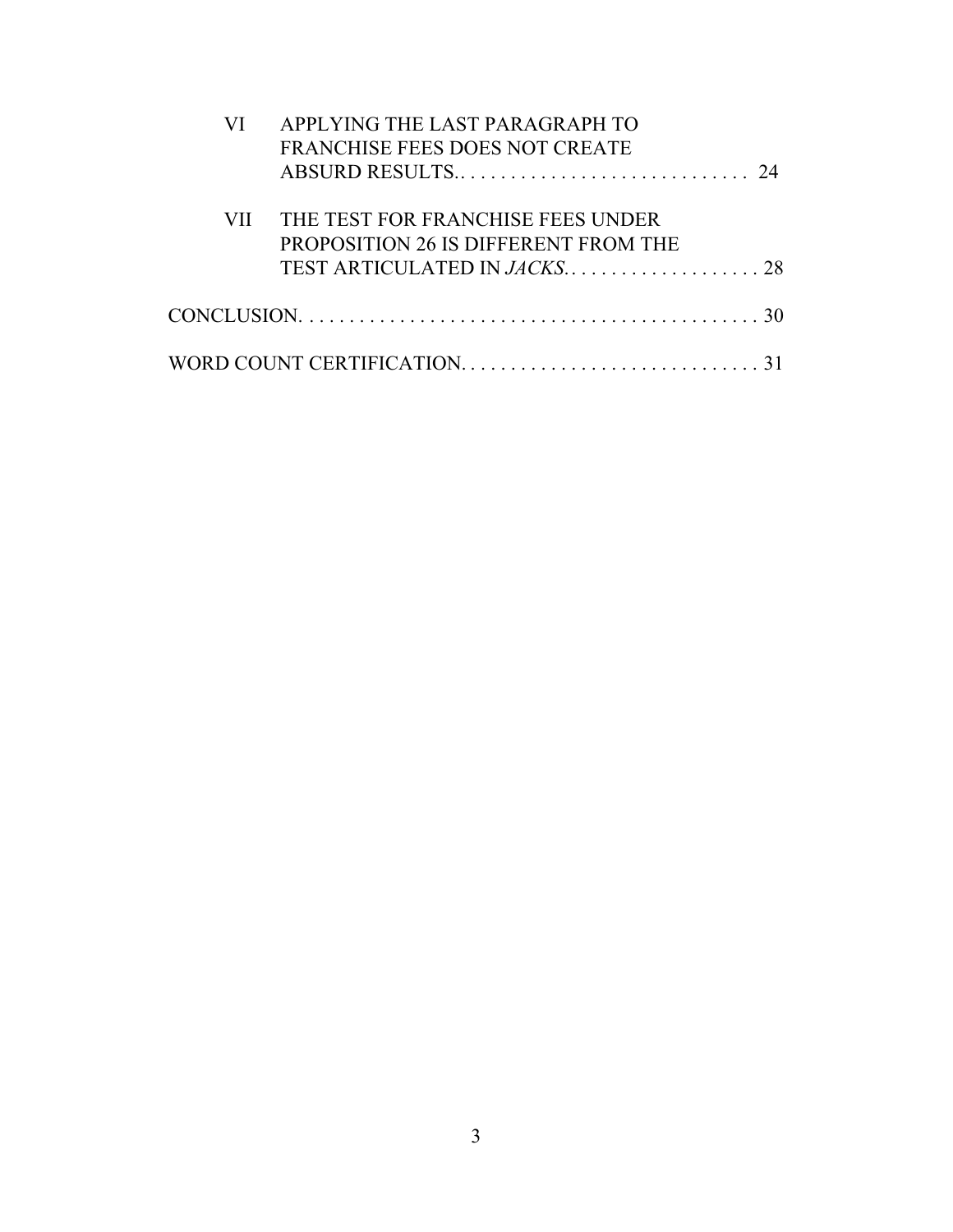# **TABLE OF AUTHORITIES**

| <b>CASES</b>                                                   | PAGE(S) |
|----------------------------------------------------------------|---------|
| Bay Area Cellular Tel. Co. v. City of Union City               |         |
| Beaumont Investors v. Beaumont-Cherry Valley Water Dist.       |         |
| Cal. Bldg. Indus. Assn. v. State Water Resources Control Bd.   |         |
| California Cannabis Coalition v. City of Upland                |         |
| Capistrano Taxpayers Assn. v. City of San Juan Capistrano      |         |
| City of Lafayette v. County of Contra Costa                    |         |
| City of San Buenaventura v. United Water Conservation Dist.    |         |
| Escobedo v. State of California                                |         |
| Farmers Ins. Exchange v. Superior Court                        |         |
| Halajian v. $D \& B$ Towing                                    |         |
| Howard Jarvis Taxpayers Association v. Bay Area Toll Authority |         |
| Isaac v. City of Los Angeles                                   |         |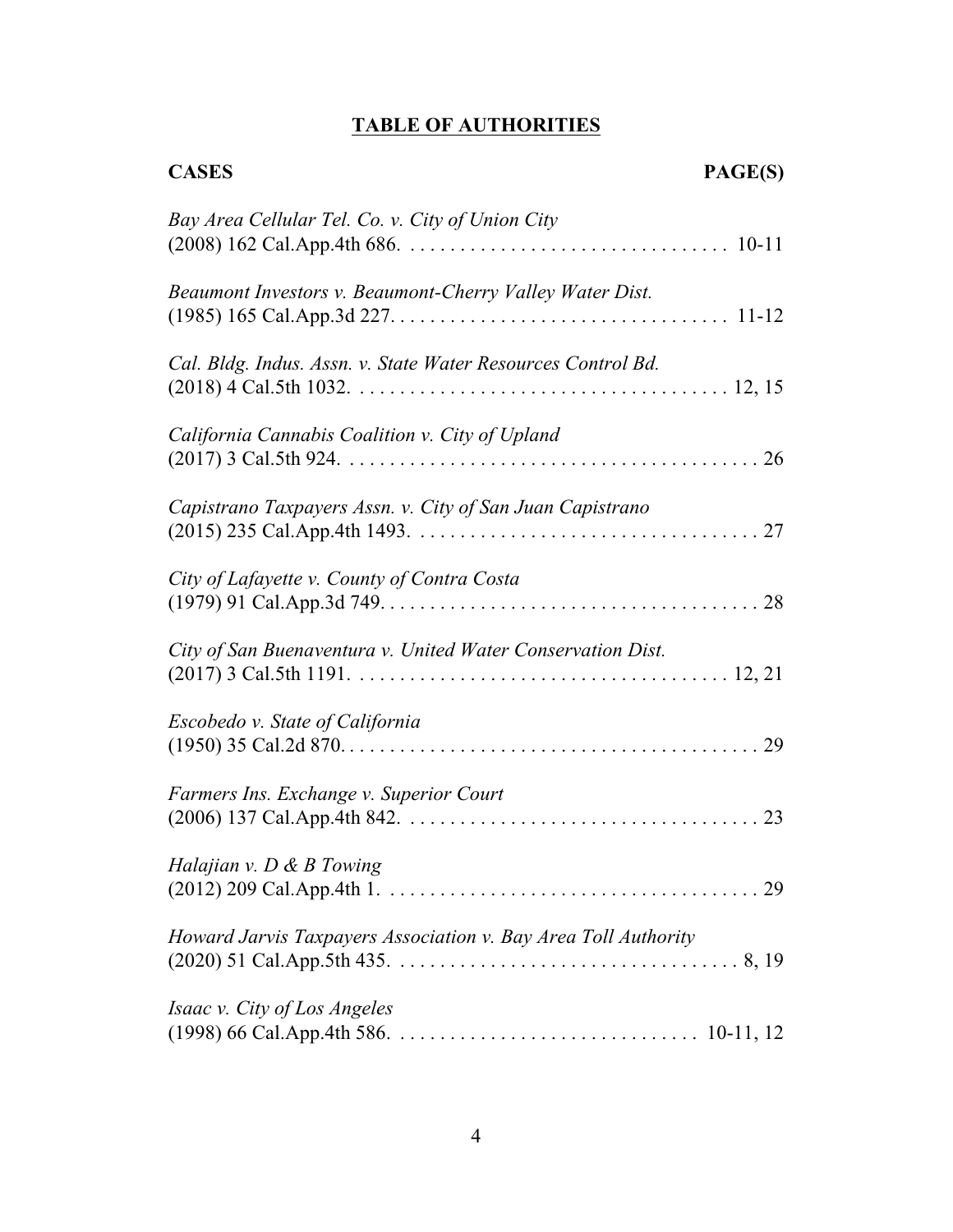| Jacks v. City of Santa Barbara                             |
|------------------------------------------------------------|
| Johnson v. County of Mendocino                             |
| Liggett v. Superior Court                                  |
| People v. Cruz                                             |
| People ex rel. Lockyer v. R.J. Reynolds Tobacco Co.        |
| Post v. Prati                                              |
| Regents of Univ. of Cal. v. Pub. Employment Relations Bd.  |
| River Garden Ret. Home v. Franchise Tax Bd.                |
| San Marcos Water Dist. v. San Marcos Unified Sch. Dist.    |
| Santa Barbara County Taxpayers Assn. v. Bd. of Supervisors |
| Schmeer v. County of L.A.                                  |
| Surfrider Found. v. Cal. Coastal Com.                      |
| Timbs v. Indiana                                           |
| Tuolumne Jobs & Small Business Alliance v. Superior Court  |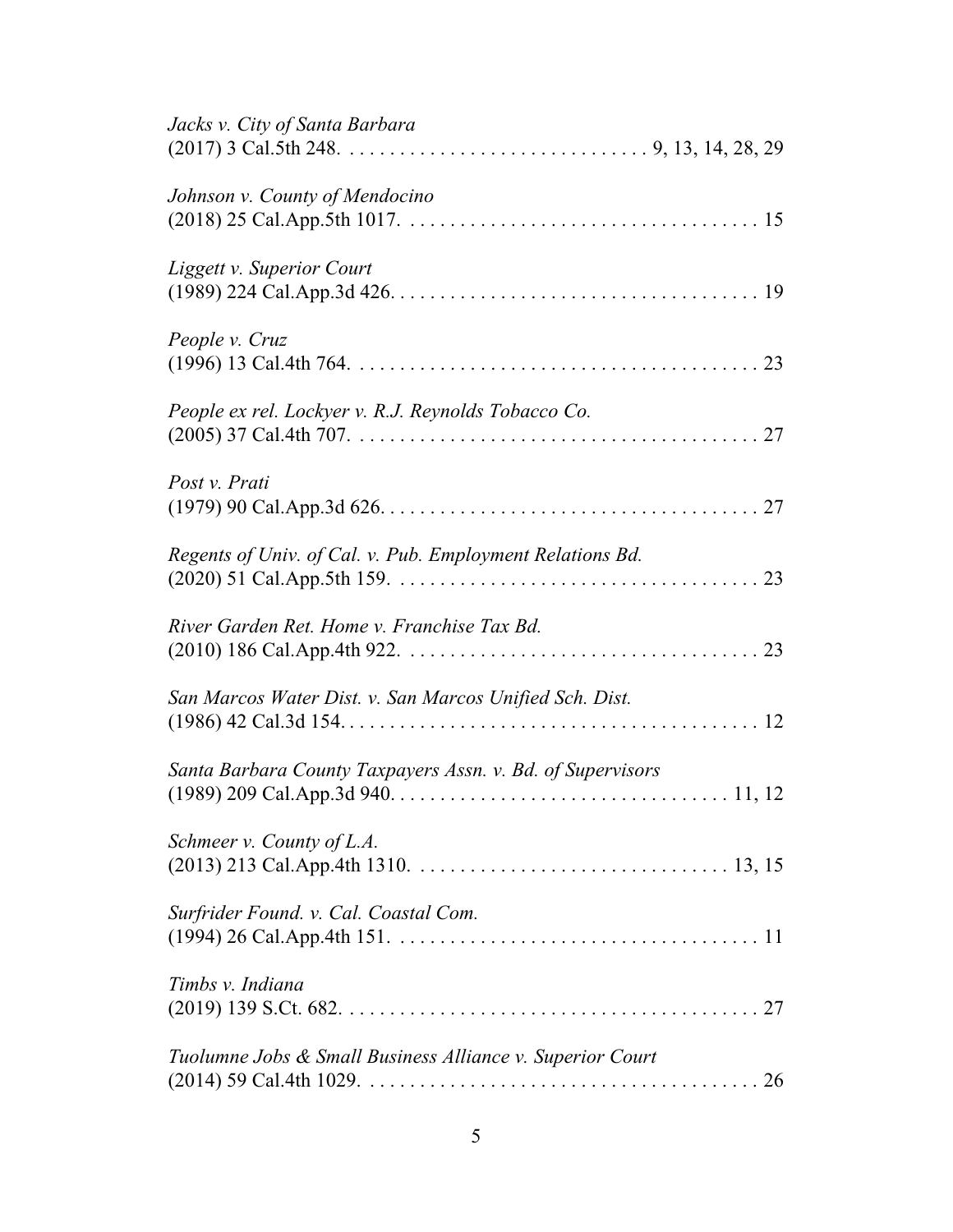| Voters for Responsible Retirement v. Board of Supervisors |
|-----------------------------------------------------------|
| Weaver v. Chavez                                          |
| Weisblat v. City of San Diego                             |
| Winkelman v. City of Tiburon                              |
| Zolly v. City of Oakland                                  |

# **CONSTITUTIONS**

| <b>United States Constitution</b> |  |  |
|-----------------------------------|--|--|
|                                   |  |  |

# California Constitution

## **RULES**

| Cal. Rules of Court |  |
|---------------------|--|
|                     |  |
|                     |  |
|                     |  |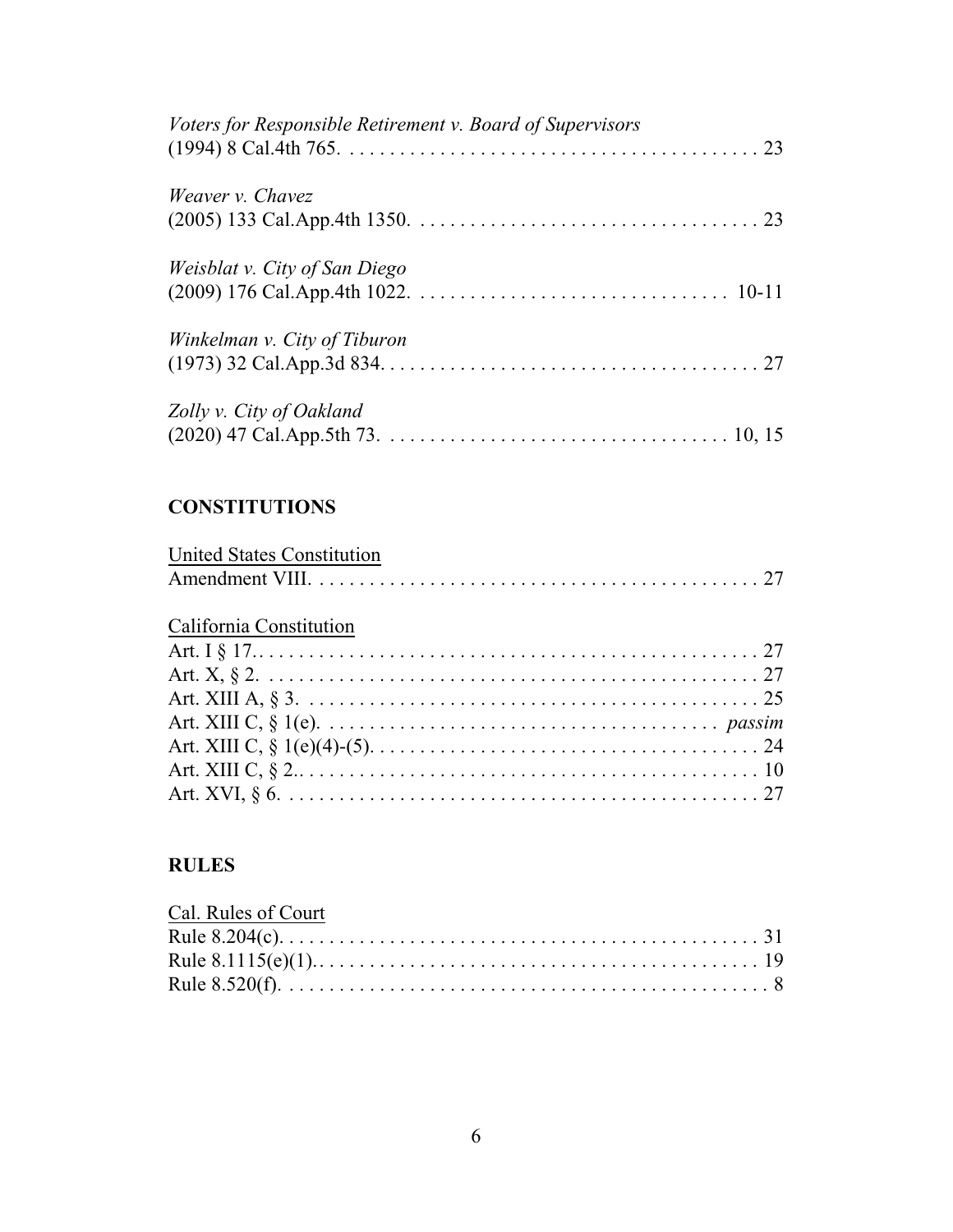# **MISCELLANEOUS**

| Voter Information Guide for 2010 General Election,                                                                                  |  |
|-------------------------------------------------------------------------------------------------------------------------------------|--|
| https://repository.uchastings.edu/ca_ballot_props/1305, Analysis by                                                                 |  |
| Voter Information Guide for 2010 General Election, https://repository.<br>uchastings.edu/ca ballot props/1305, Prop. $26$ 13, 16-17 |  |
| West's Ann. Cal. Const., art. XIII A, § 3 Hist. Notes,                                                                              |  |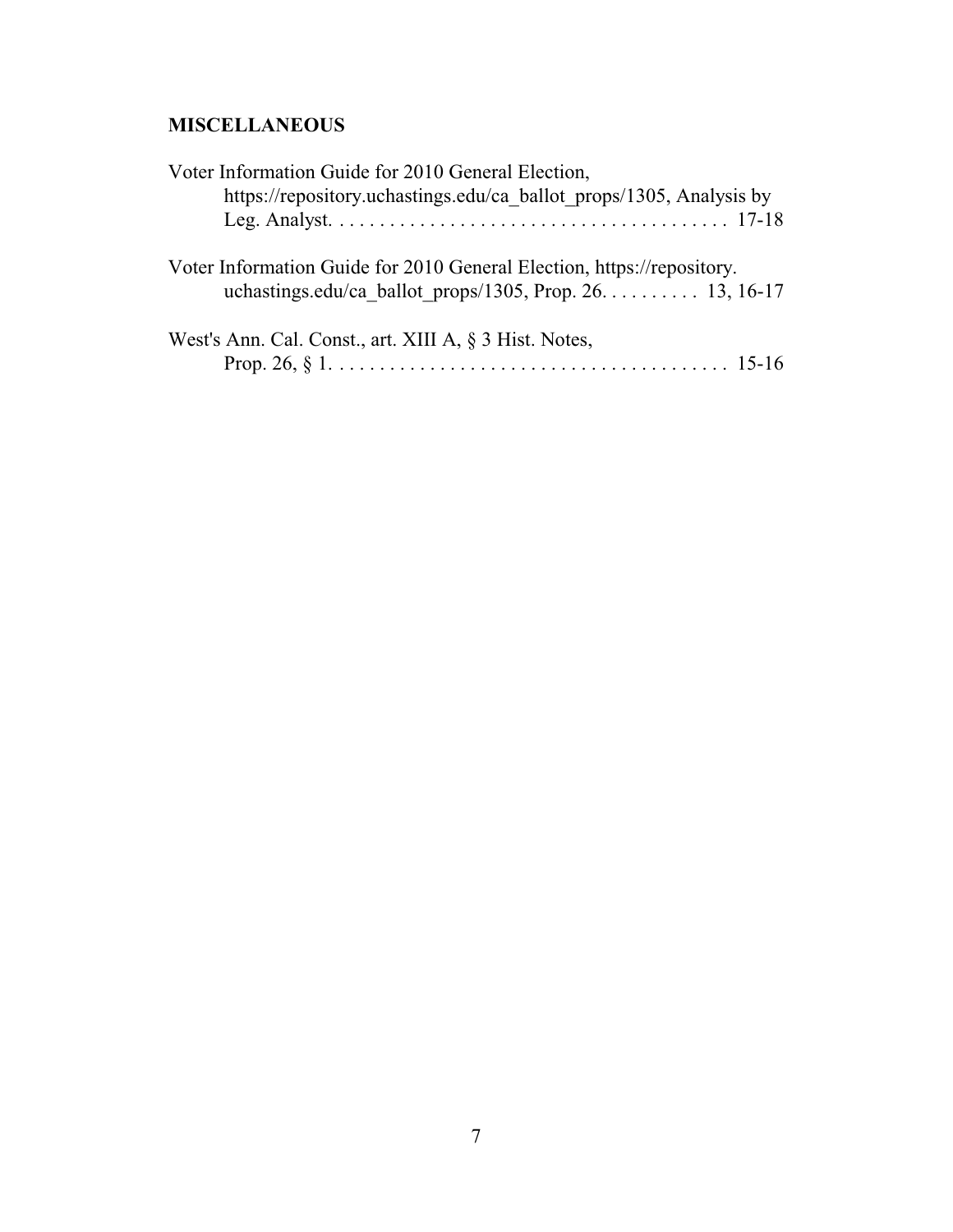#### **APPLICATION FOR LEAVE TO FILE BRIEF**

Pursuant to Rule 8.520(f), leave is hereby requested to file the attached Brief of Amicus Howard Jarvis Taxpayers Association supporting Appellants Robert Zolly, *et al.*, in this case.

### **INTEREST OF AMICUS**

Howard Jarvis Taxpayers Association ("HJTA") helped draft and sponsor Proposition 26, which voters passed in 2010 to define "taxes" in the state constitution. In this case the Court will interpret a provision of Proposition  $26$  – article XIII C, section 1(e). At issue is whether section 1(e) gave franchise fees a new exemption, not just from the voter approval required for taxes, but also from all limitations that normally apply to fees.

HJTA is also the plaintiff, and its staff attorneys are counsel of record, in *Howard Jarvis Taxpayers Association v. Bay Area Toll Authority*, Supreme Court Case No. S263835. That case was granted review and is being held pending the outcome of this case because it involves similar issues.

HJTA therefore has a significant interest in this case, as a drafter, sponsor and frequent courtroom defender of Proposition 26, and as the plaintiff in a case that will be directly affected by the Court's decision in this case. The interest of amicus is to have the intent of the drafters and voters acknowledged and given effect.

### **AUTHORSHIP AND FUNDING**

No party or attorney to this litigation authored the attached amicus brief or any part thereof. No one other than HJTA made a monetary contribution toward the preparation or submission of the brief.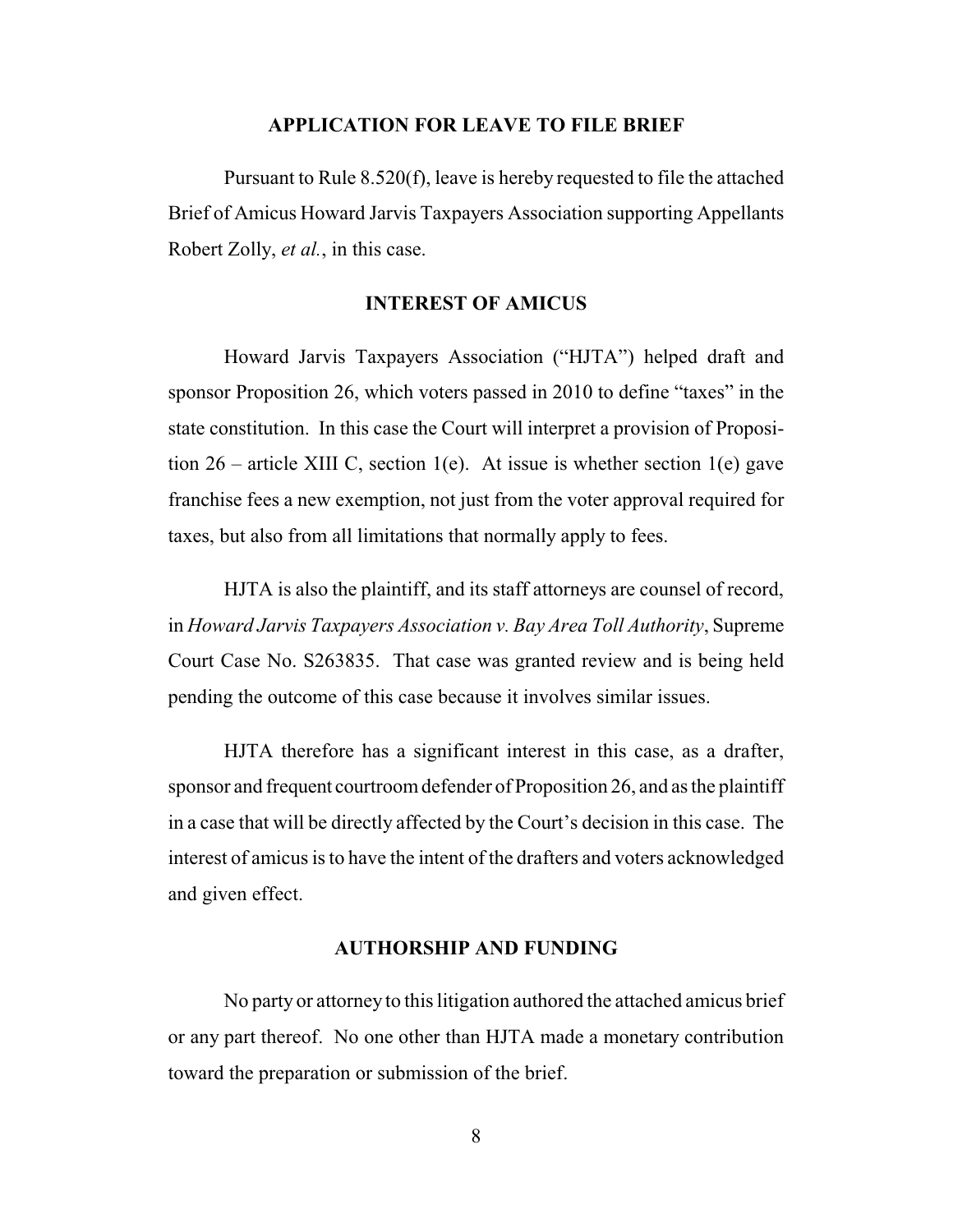### **POINTS TO BE ARGUED**

Amicus will argue that the last paragraph of article XIII C, section 1(e) adds substantive requirements to the test for exempting fees from the definition of taxes, and that those requirements apply to every exemption on the list to the extent it would not produce absurd results. Since it would not produce absurd results to apply those requirements to franchise fees, the requirements apply.

Amicus will also argue that the Proposition 26 test for exempting franchise fees from the definition of taxes is different from the test fashioned by this Court in *Jacks v. City of Santa Barbara*. Under Proposition 26, franchise fees must be reasonably related to the local government's cost of accommodating and overseeing the franchise rather than the value of public property utilized by the franchisee.

HJTA is familiar with the questions involved in the case and the scope oftheir presentation and believes that, given the important constitutional issues of public interest involved, the court would benefit from additional argument on the points specified above.

DATED: March 24, 2021. Respectfully submitted,

JONATHAN M. COUPAL TIMOTHY A. BITTLE LAURA E. DOUGHERTY

 */s/ Timothy A. Bittle*  Timothy A. Bittle Counsel for Amicus HJTA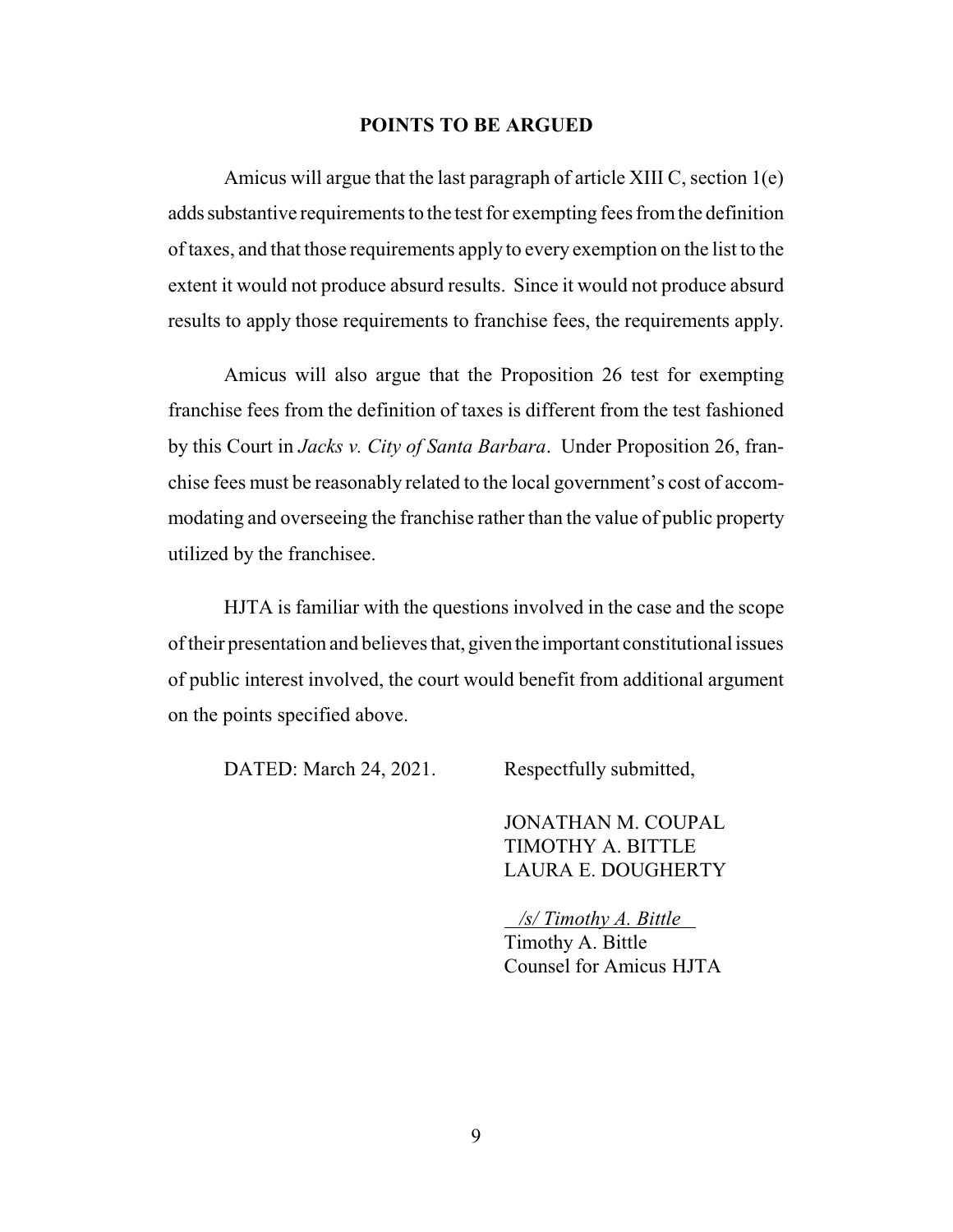#### **BRIEF OF AMICUS CURIAE**

### **FACTUAL SUMMARY**

In a nutshell: After "negotiating" with companies that responded to its Request for Proposals, the City of Oakland granted exclusive franchises to two waste haulers, one for solid waste pickup, and one for recycling. Each franchise agreement included payment of an annual franchise fee to the City (\$25 million from the solid waste hauler, and \$3 million from the recycler). Plaintiffs Robert Zolly, *et al.* challenged the franchise fees as disguised taxes that needed voter approval under California Constitution, articleXIIIC, § 2 because the fees were unrelated to city costs or the value of city rights of way. The Court of Appeal agreed, rejecting the City's argument that franchise fees enjoy a carte blanche exemption from the article XIII C, § 1(e) definition of "tax," added by Proposition 26. (*Zolly v. City of Oakland* (2020) 47 Cal.App.5th 73, 88.)

### **ARGUMENT**

**I**

## **EVEN BEFORE PROP. 26, "USER FEES," SUCH AS FEES FOR USE OF PUBLIC PROPERTY, COULD NOT BE IMPOSED FOR GENERAL REVENUE, EXCEED THE GOVERNMENT'S COSTS, OR BE UNFAIRLY APPORTIONED**

To appreciate how Proposition 26 *changed* the law in 2010, it is helpful to quickly review the law *prior to* Proposition 26. Prior to Proposition 26, article XIII C, section 2 already required voter approval of local general and special taxes. But the constitution provided no definition of the term "tax." The courts, however, had developed a substantial body of law explaining that properly calculated "fees" are not taxes requiring voter approval. (e.g., *Weisblat v. City of San Diego* (2009) 176 Cal.App.4th 1022, 1038.) The law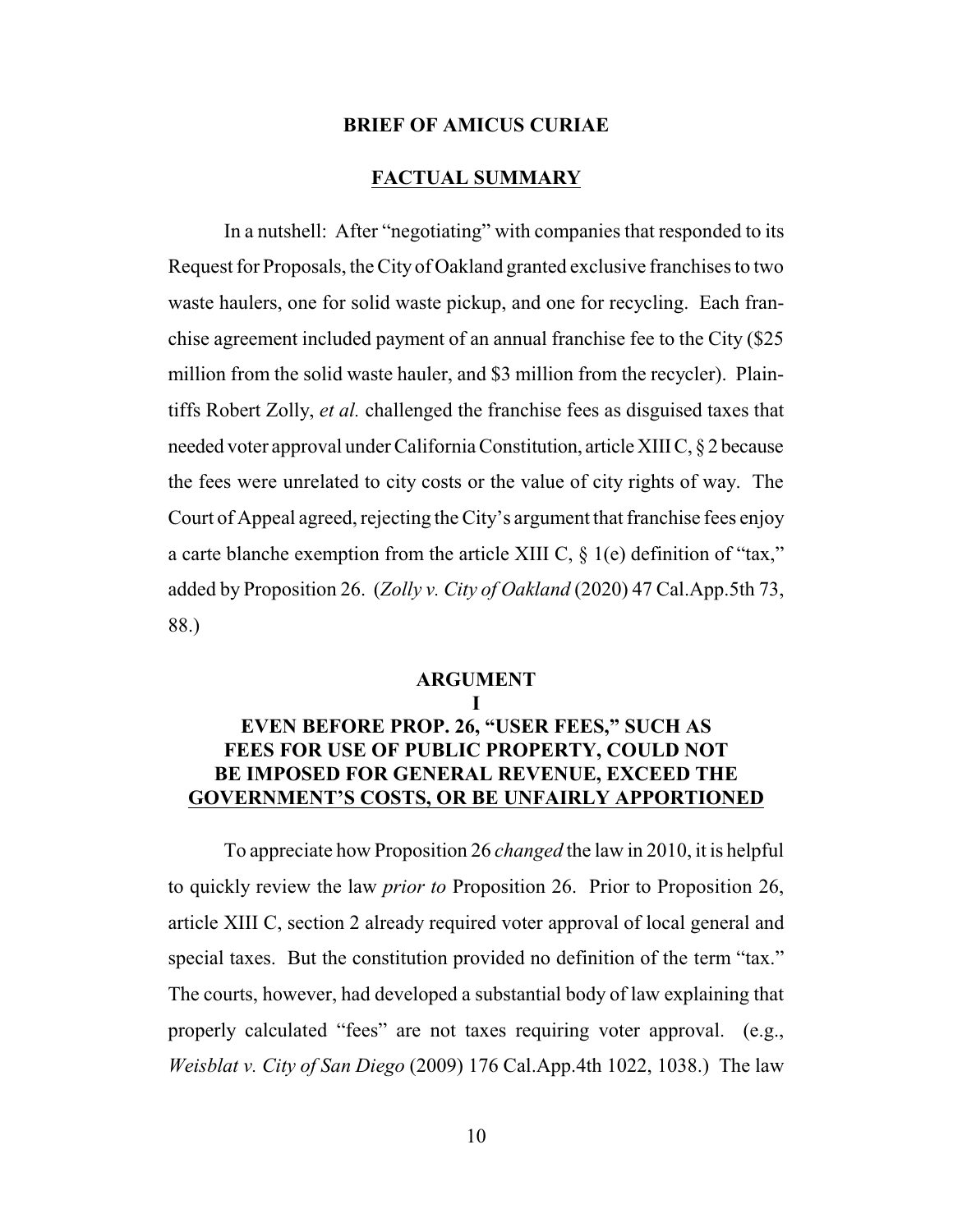recognized three types of valid fees: regulatory fees, development fees, and "user fees." (*Weisblat*, 176 Cal.App.4th at 1038; *Bay Area Cellular Tel. Co. v. City of Union City* (2008) 162 Cal.App.4th 686, 693-94; *Isaac v. City of Los Angeles* (1998) 66 Cal.App.4th 586, 595-97.)

"User fees" are charged to individuals when they do business with the government in its capacity as a property owner or as a purveyor of goods and services. (*Santa Barbara County Taxpayers Assn. v. Bd. of Supervisors*(1989) 209 Cal.App.3d 940, 950 ("user fees or charges are typically cost recovery charges imposed upon individual citizens for the specific, temporary use of public property"); *Isaac v. City of Los Angeles*(1998) 66 Cal.App.4th 586, 597 ("user fees are those which are charged only to the person actually using the service; the amount of the charge is generally related to the actual goods or services provided").)

A charge imposed for the temporary use of public property, such as a parking space or bridge toll, is a "user fee." (*Surfrider Found. v. Cal. Coastal Com.*(1994) 26 Cal.App.4th 151, 154; *Santa Barbara County Taxpayers Assn. v. Bd. of Supervisors* (1989) 209 Cal.App.3d 940, 950.) The fee at bar, then, for garbage trucks to operate on city streets, is a type of user fee.

Prior to Proposition 26, for a user fee to be exempt from the requirement of voter approval applicable to taxes, it could not be imposed to produce general revenue, but had to be limited to recovering the government's actual, reasonable cost of providing the service. Moreover, costs had to be apportioned so that individual fees were reasonably related to the payer's own burden on, or benefit from the public service. (*Beaumont Investors v. Beaumont-Cherry Valley Water Dist.* (1985) 165 Cal.App.3d 227, 234 ("exclude[d] from the definition of 'special tax' [is] any 'user fee,' i.e., 'any fee which does not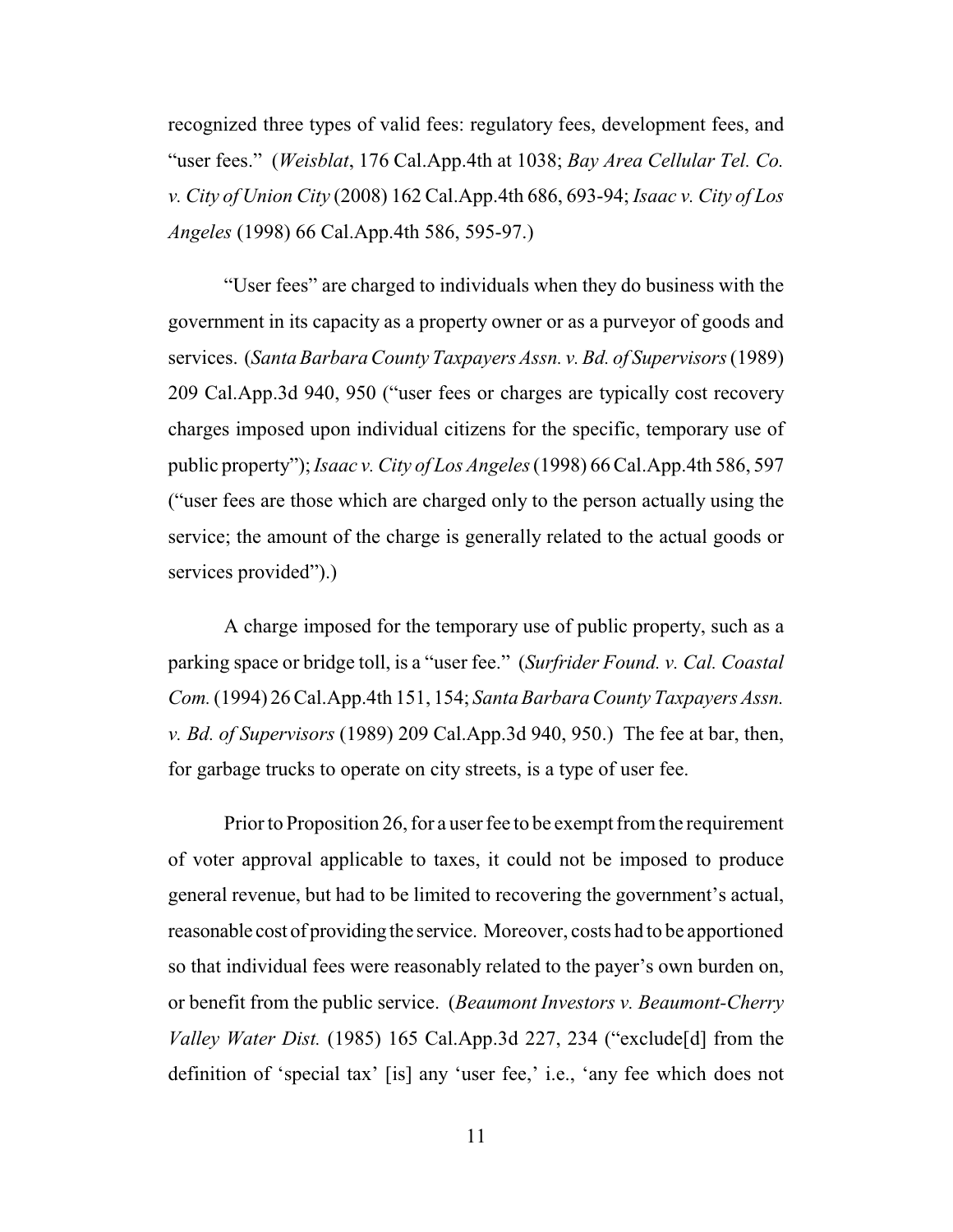exceed the reasonable cost of providing the service or regulatory activity for which the fee is charged and which is not levied for general revenue purposes'"); *San Marcos Water Dist. v. San Marcos Unified Sch. Dist.* (1986) 42 Cal.3d 154, 162 ("a usage fee typically is charged only to those who use the goods or services. The amount of the charge is related to the actual goods or services provided to the payer"); *Santa Barbara County Taxpayers Assn. v. Bd. of Supervisors*, 209 Cal.App.3d at 950 ("user fees or charges are typically cost recovery charges imposed upon individual citizens for the specific, temporary use of public property"); *Isaac v. City of L.A.*, 66 Cal.App.4th at 597 ("fees can become special taxes subject to the two-thirds vote requirement [if] (1) the fee exceeds the reasonable cost of providing the service or the regulatory activity, or (2) the fee is levied for general revenue purposes").)

### **II**

## **PROPOSITION 26 EXPANDED THE UNIVERSE OF PAYMENTS PRESUMED TO BE TAXES, WHICH NOW INCLUDES FRANCHISE FEES**

Proposition 26 amended article XIII C to provide the missing definition of "tax." "[T]he language of Proposition 26 is drawn in large part from pre-Proposition 26 case law distinguishing between taxes ... on the one hand, and regulatoryand other fees, on the other. We described this distinction in *Sinclair Paint* ... that, '[i]n general, taxes are imposed for revenue purposes, rather than in return for a specific benefit conferred or privilege granted.'" (*City of San Buenaventura v. United Water Conservation Dist.*(2017) 3 Cal.5th 1191, 1210 (citations omitted); *Cal. Bldg. Indus. Assn. v. State Water Resources Control Bd.* (2018) 4 Cal.5th 1032, 1050 (the distinctions between taxes and fees "described in *Sinclair Paint* [were] subsequently codified ... by Proposition  $26")$ .)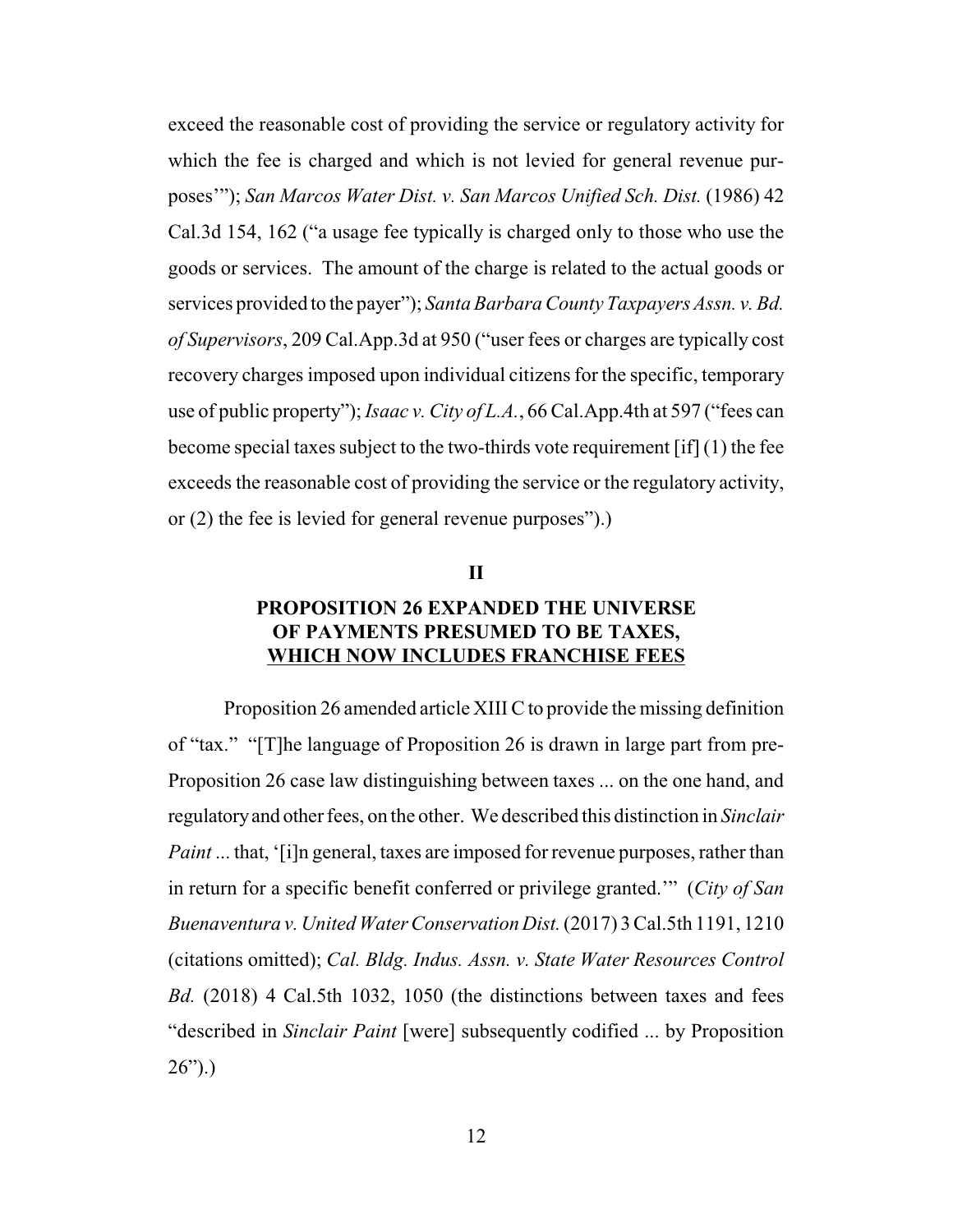While Proposition 26 in large part preserved the existing test for distinguishing legitimate fees from taxes, it also *expanded* the universe of charges that are *presumed* to be taxes unless proved otherwise. (*Schmeer v. County of L.A.* (2013) 213 Cal.App.4th 1310, 1322 ("Proposition 26 *expanded* the definition of taxes so as to include fees and charges, with specified exceptions ... and shifted to the state or local government the burden of demonstrating that any charge, levy or assessment is not a tax").)<sup>1</sup>

Voters were informed in their ballot by the Legislative Analyst that this was one of the "major provisions of Proposition 26." It "expands the definition of a tax and a tax increase so that *more proposals* would require approval by ... local voters." (Voter Information Guide for 2010 General Election, [https://repository.uchastings.edu/ca\\_ballot\\_props/1305,](https://repository.uchastings.edu/ca_ballot_props/1305) Prop. 26, Analysis by Leg. Analyst at 57.)

Under Proposition 26's definition of "tax," the things that are *presumed* to be taxes now include "*any* levy, charge, or exaction *of any kind*." (Cal. Const., art. XIII C,  $\S$  1(e).) Thus, the City of Oakland's repeated recital of this Court's pre-Proposition 26 observation that "*historically*, franchise fees have not been considered taxes," is irrelevant. (City's Opening Brief at 12, 16, 17, 23 (quoting *Jacks v. City of Santa Barbara* (2017) 3 Cal.5th 248, 262).)

Regardless of how franchise fees were treated historically, today they are included within the scope of "any levy, charge, or exaction of any kind." Therefore, they are taxes needing voter approval unless they squarely fit one of the specific exceptions enumerated in Proposition 26.

 $<sup>1</sup>$  Unless noted otherwise, all emphasis is added.</sup>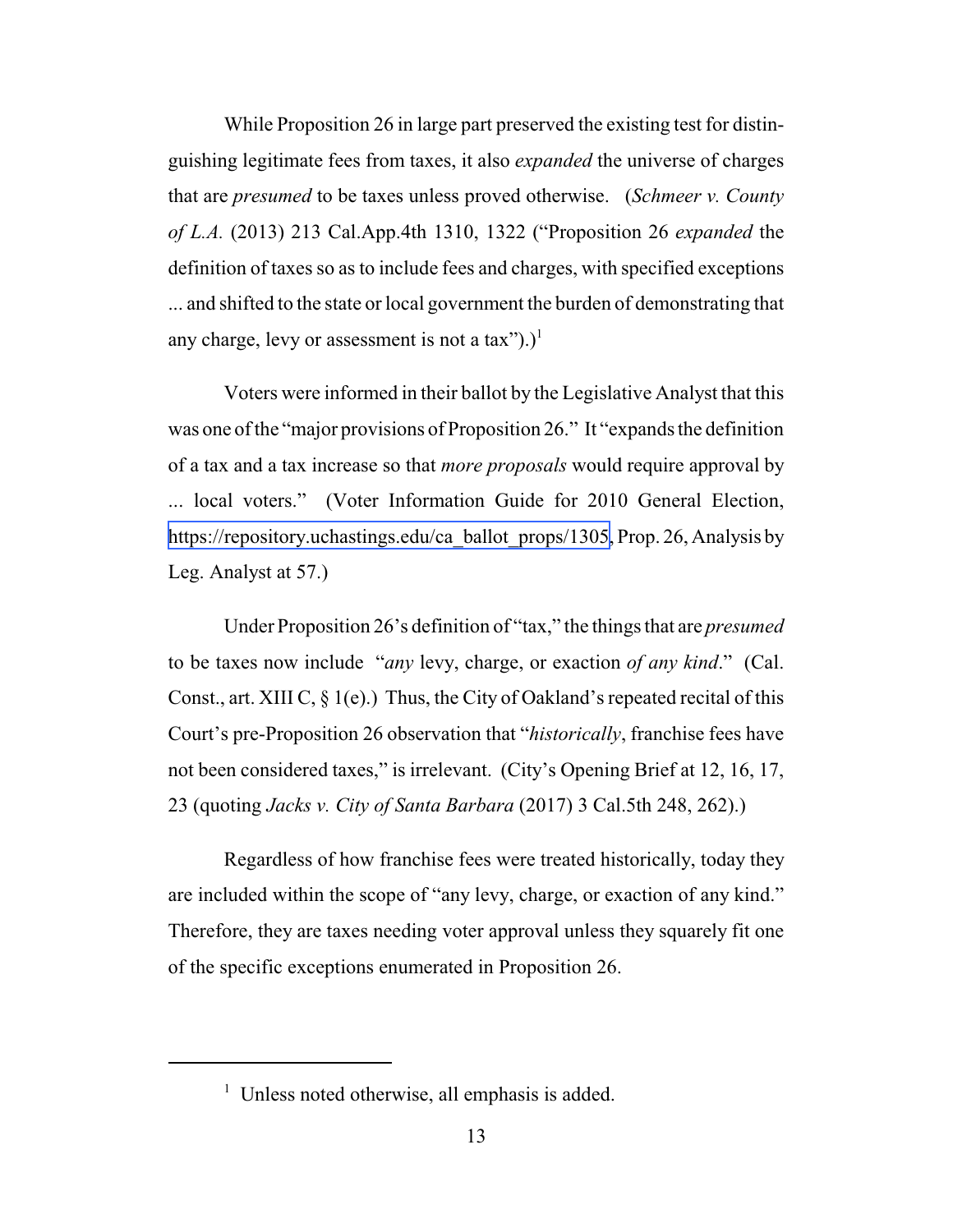## **PROPOSITION 26 WAS INTENDED TO** *CLOSE* **LOOPHOLES, NOT OPEN NEW ONES**

**III**

In *Jacks v. City of Santa Barbara* (2017) 3 Cal.5th 248, this Court, applying pre-Proposition 26 law, held that franchise fees must be limited to the value of any special property rights conferred through the franchise, and to the extent they exceed that limitation, they are taxes that need voter approval: "*Consistent with the principlesthat govern other fees*, we hold that to constitute a valid franchise fee under Proposition 218, the amount of the franchise fee must bear a reasonable relationship to the value of the property interests transferred." (*Jacks*, 3 Cal.5th at 270.) "[F]ees imposed in exchange for a property interest must bear a reasonable relationship to the value received from the government. To the extent a franchise fee exceeds any reasonable value of the franchise, the excessive portion of the fee does not come within the rationale that justifies the imposition of fees without voter approval. Therefore, the excessive portion is a tax." (*Id.* at 269.)

According to the City of Oakland, voters enacted Proposition 26 for the express purpose of freeing franchise fees not only from the "value of the property interests" test articulated in *Jacks*, but also from *all* of "the principles that govern other fees." The City contends that franchise fees (and other fees imposed for the use of public property) are now a unique breed of exempt, taxlike mechanisms that local governments can levy to generate unlimited General Fund revenue without seeking voter approval. (City's Opening Brief at 9, 20, 21 ("There is no limitation on the scope of this exemption. In particular, this exemption contains no requirement that the exempted charge must not exceed, or must be related to, the reasonable cost or value of the property rights conveyed."))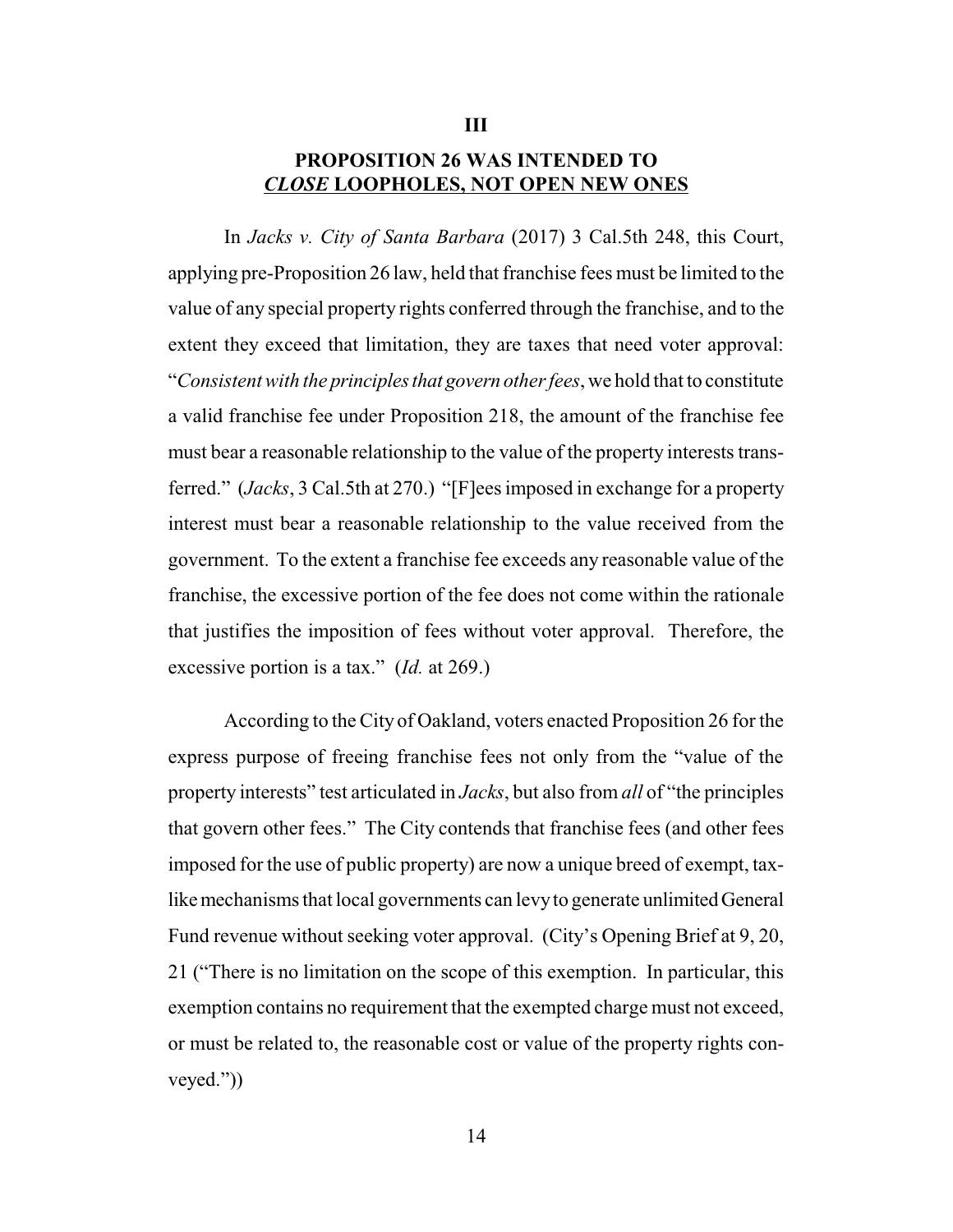Thus, according to the City, the effect of Proposition 26 was to open a new loophole (compared to pre-Proposition 26 law) that local governments can utilize to evade the requirement of voter approval. As the Court of Appeal found, however, this claim flies in the face of the "extensive evidence regarding" the voters' intent in passing Proposition 26." (*Zolly v. City of Oakland* (2020) 47 Cal.App.5th 73, 88.).

"Proposition 26 expanded the definition of taxes ... to *close perceived loopholes* in Propositions 13 [art. XIII A] and 218 [art. XIII C]." (*Schmeer v. County of L.A.* (2013) 213 Cal.App.4th 1310, 1322.)

"Proposition 26 thus addressed the problem of state and local governments *disguising taxes as fees*, with the burden on the government to prove that the so-called fee is not in fact a tax." (*Johnson v. County of Mendocino* (2018) 25 Cal.App.5th 1017, 1033.)

"In November 2010, Proposition 26 amended section 3 of article XIII A to *'close perceived loopholes'* in Proposition 13." (*Cal. Bldg. Indus. Assn. v. State Water Resources Control Bd.* (2018) 4 Cal.5th 1032, 1047.)

Proposition 26, in its findings and declarations, made clear its purpose of subjecting more fees to voter approval, not fewer. It stated, "Since the people overwhelminglyapproved Proposition 13 in 1978 [and] Proposition 218 in 1996, the Constitution of the State of California has required that increases in local taxes be approved by the voters. Despite these limitations, California taxes have continued to escalate. ... [T]he Legislature and local governments have disguised new taxes as 'fees' in order to extract even more revenue from California taxpayers without having to abide by these constitutional voting requirements. ... In order to ensure the effectiveness of these constitutional limitations, this measure also defines a 'tax' for state and local purposes so that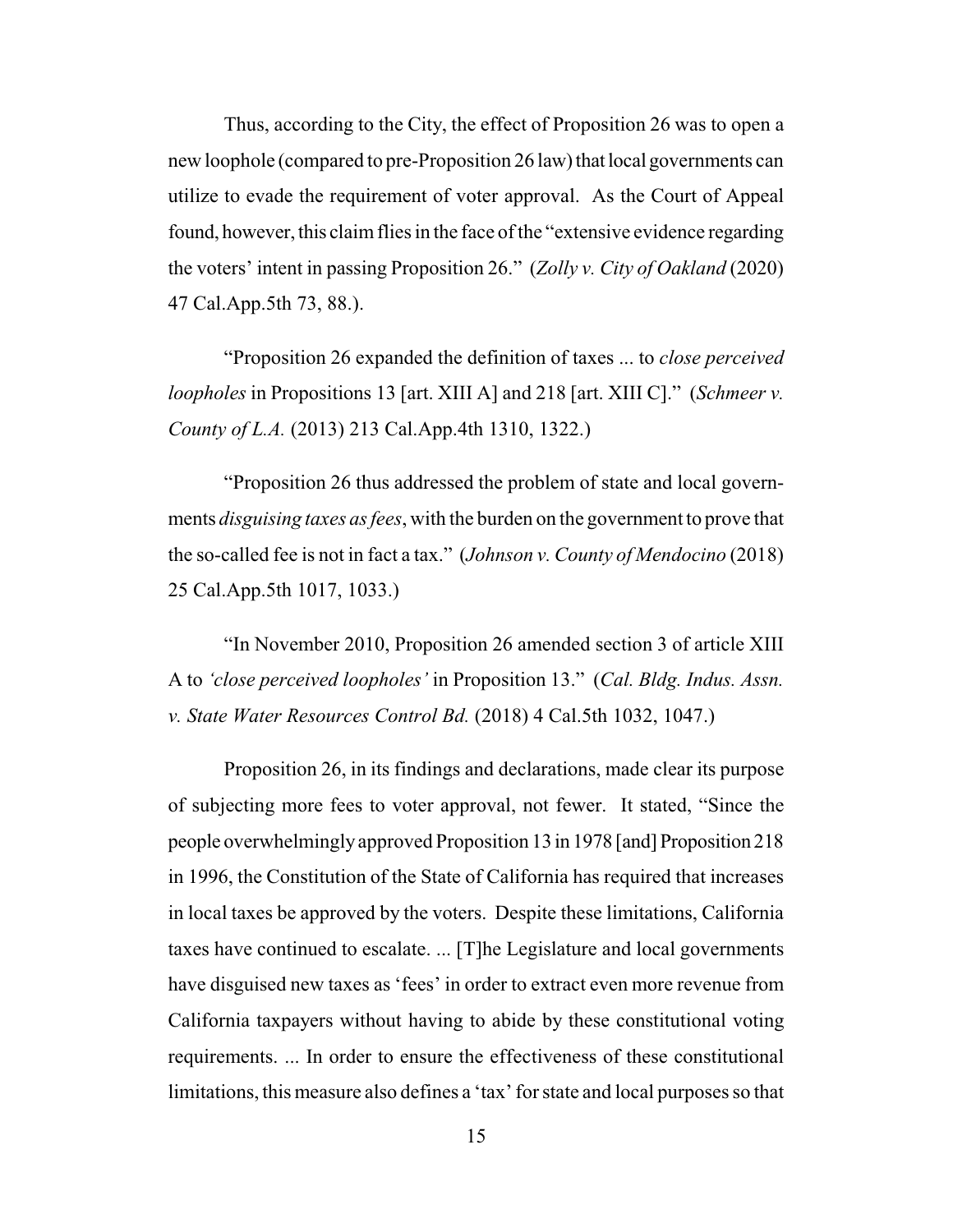neither the Legislature norlocal governments can circumvent these restrictions on increasing taxes by simply defining new or expanded taxes as 'fees.'" (West's Ann. Cal. Const., art. XIII A, § 3 Hist. Notes, Prop. 26, § 1.)

The Ballot Argument in Favor of Proposition 26 similarly informed voters that "State and local politicians are using a loophole to impose Hidden Taxes on many products and services by calling them 'fees' instead of taxes. ... PROPOSITION 26 CLOSES THIS LOOPHOLE." (Voter Information [Guide for 2010 General Election, https://repository.uchastings.edu/ca\\_ballot](https://repository.uchastings.edu/ca_ballot_props/1305) \_props/1305, Prop. 26, at 60.)

The ballot also contained the Analysis of the Legislative Analyst which stated that Proposition 26 "expands the scope of what is considered a tax [to] make it *more difficult* for state and local governments to pass new laws that raise revenues." (*Id.* at 59.)

Thus the courts, the ballot materials, and Proposition 26's own findings and declarations indicate that the intent of Proposition 26 was to expand the definition of "tax" in order to capture tax-like fees and make them subject to voter approval requirements – thus closing a perceived loophole where "state and local governments disguis[e] taxes as fees."

It would be incongruous for this Court to rule that Proposition 26 had the opposite effect. Yet that is what the City urges. It argues that Proposition 26 provides a free pass for franchise fees and other fees collected from users of public property. The charge can be for any amount, and for any purpose, or no purpose. In other words, according to the City,Proposition 26 accomplished the reverse of what the Ballot Argument and the Legislative Analyst assured voters it would do. Instead of *"closing* loopholes," it opened a new one.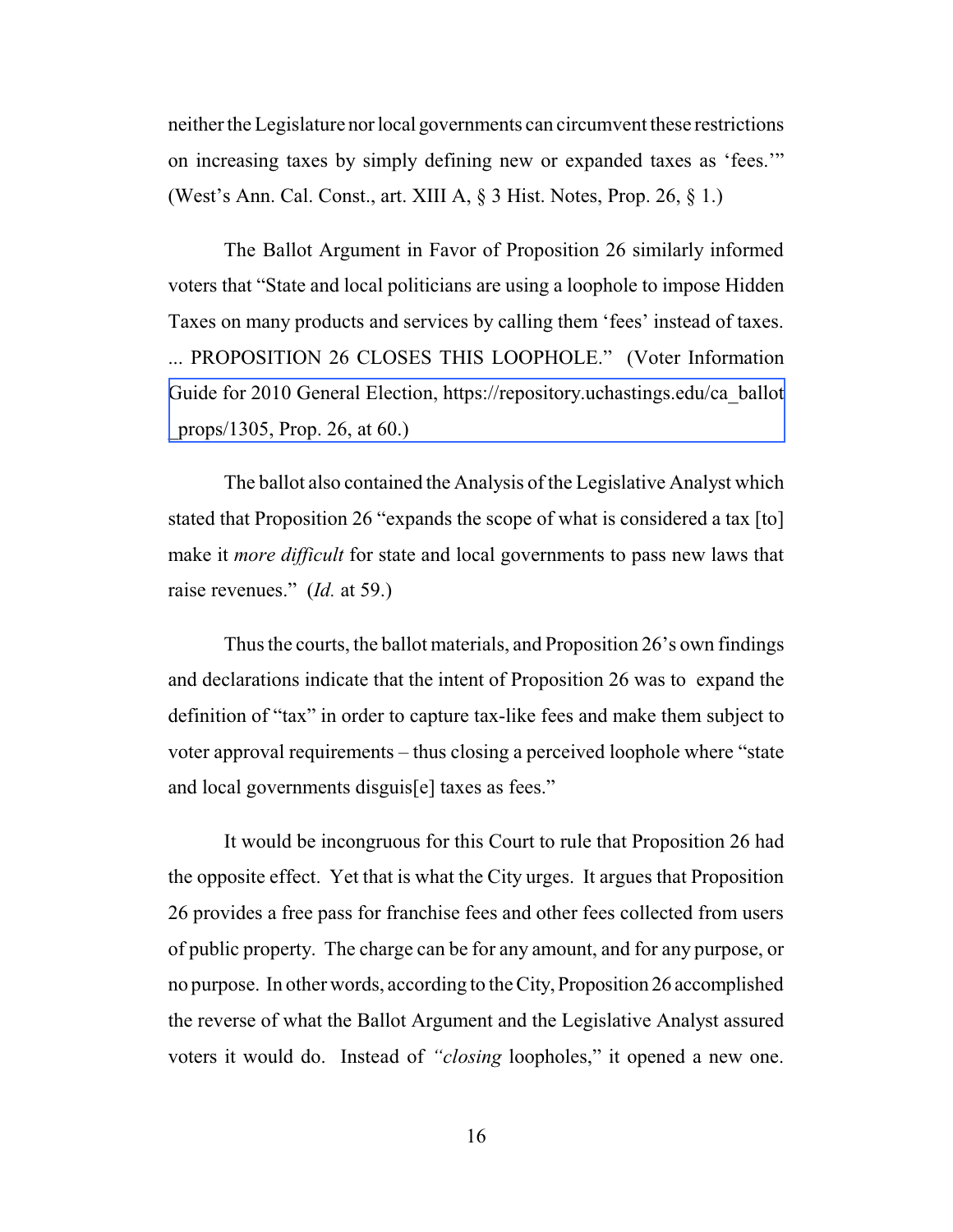Instead of "mak[ing] it *more difficult* for state and local governments to pass new laws that raise revenues," it made it easier.

The City argues that voters were not misled because "*nowhere* does the Proposition 26 Voter Guide manifest any intent to impose limitations on franchise fees." (City's Opening Brief at 38 (emphasis in orig.).) But this is an unreasonable test. Arguments and summaries in the Voter Guide cannot be expected, in their statutorily limited number of words, to list every fee affected. It could also be said that "*nowhere* does the Proposition 26 Voter Guide manifest any intent to impose limitations on plan check fees, marriage license fees, public record copying fees, dog tag fees, sports team registration fees," etc. Does that mean every fee not specifically listed is free from limits? Of course not. Proposition 26 applies to "*any* levy, charge, or exaction *of any kind.*" (Cal. Const., art. XIII C, § 1(e).)

The Analysis by the Legislative Analyst may not have listed franchise fees by name, but it listed examples of "user fees" that would be subject to Proposition 26, including "park entrance fees," which are a fee for entrance to or use of public property, and "garbage fees," the very thing at issue in this case.

Voters were informed by the Legislative Analyst that, under existing law, such user fees are not deemed "taxes" as long as they are limited to recovering the government's cost of providing the service. Under existing law, the Analyst said, "taxes" do not include "user fees – such as *state park entrance fees* and *garbage fees*, where the user *pays for the cost* of a specific service or [program." \(Voter Information Guide for 2010 General Election, https://](https://repository.uchastings.edu/ca_ballot_props/1305) repository.uchastings.edu/ca\_ballot\_props/1305, Analysis by Leg. Analyst at 57.) The Legislative Analyst then explained that "most user fees" would not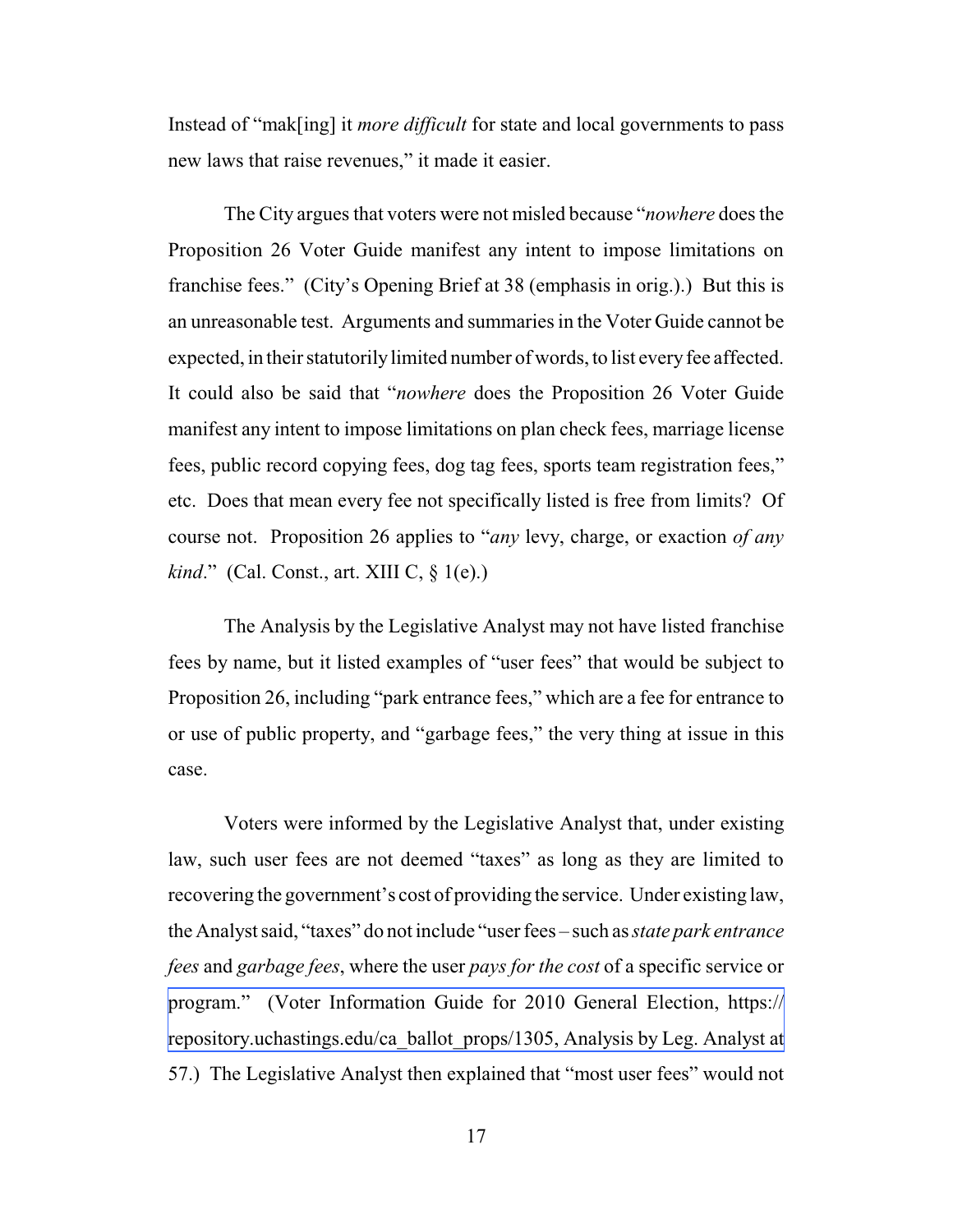be considered taxes under Proposition 26 "because these fees and charges generally comply with Proposition 26's requirements already." (*Id.* at 58.)

Oakland's franchise fee, however, does not fall within this category of fees that "comply with Proposition 26's requirements already." Granted, it is a "user fee" like a "state park entrance fee" (because the City contends it is for the use of public property). And granted, it is bundled into "garbage fees." But it is *not* calculated so that "the user *pays for the cost* of a specific service or program." Therefore, according to the Legislative Analyst, Oakland's franchise fee did not "comply with Proposition 26's requirements already." It did not comply before Proposition 26, and it does not comply now.

#### **IV**

## **THE LAST PARAGRAPH OF ARTICLE XIII C, SECTION 1(e) IS NOT MERELY A "BURDEN SHIFTING" PROVISION; IT CONTAINS SUBSTANTIVE REQUIREMENTS**

The City does not claim that its franchise fee is limited to city costs or the value of special property rights conferred through the franchise. It argues that franchise fees are "a charge imposed for entrance to or use of local government property" under article XIII C, section 1(e), Exception 4, and that Exception 4 is a "categorical exemption" from the Proposition 26 definition of "taxes." In other words, the City argues, if a fee can be characterized as "a charge imposed for entrance to or use of local government property," that is the end of the inquiry. It is *per se* not a tax.

The last paragraph of section  $1(e)$  reads as a blanket requirement that, for anyclaimed exception, "[t]he local government bears the burden of proving by a preponderance of the evidence that [it] is not a tax, that the amount is no more than necessary to cover the reasonable costs of the governmental activity,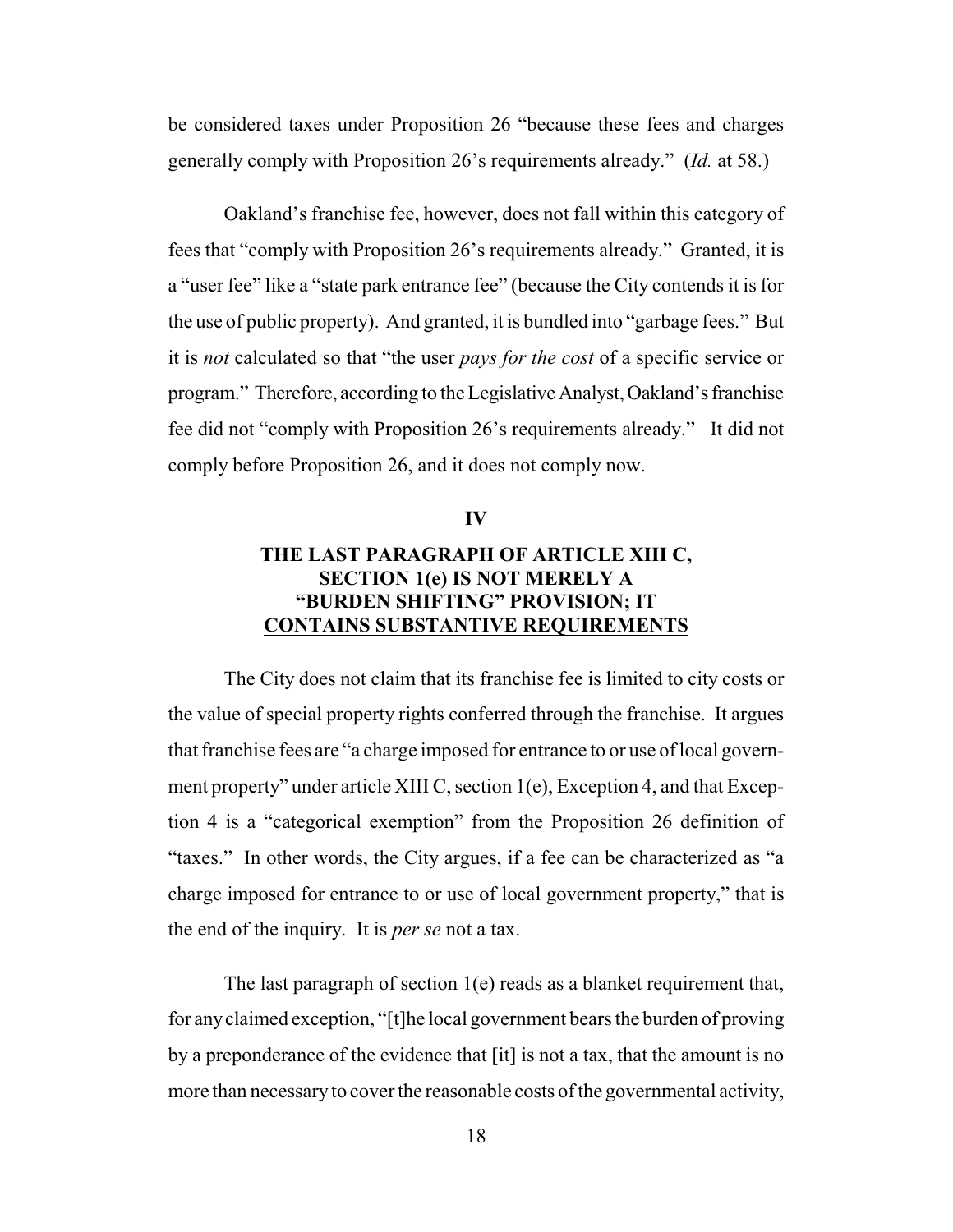and that the manner in which those costs are allocated to a payor bear a fair or reasonable relationship to the payor's burdens on, or benefits received from, the governmental activity." (Cal. Const., art. XIII C,  $\S$  1(e).)

The City argues, however, that the last paragraph does not apply to fees for use of public property. The argument is based on one way that the text of section  $1(e)$  could be read. The City points out that the first three exceptions mention "reasonable costs" in their description. The fourth and fifth exceptions do not. Because the last paragraph also mentions "reasonable costs," the City concludes that it refers only to the first three exceptions.

However, since the ballot materials, Proposition 26's own findings, and the cases interpreting Proposition 26 unanimouslyagree that it broadly defined "tax" to include "*any* levy, charge, or exaction *of any kind*" and shifted the burden to the government to prove otherwise, the City argues that the last paragraph is merely"a burden shifting provision; it does notimpose substantive requirements in addition to those stated in the preceding exemptions." (City's Opening Brief at 28 (quoting *HJTA v. BATA* (2020) 51 Cal.App.5th 435, 465).)<sup>2</sup>

It is obvious, however, that the last paragraph *does* impose additional substantive requirements beyond just reinforcing the reasonable cost limitation. The last paragraph provides: "The State bears the burden of proving by a preponderance of the evidence [1] that a levy, charge, or other exaction is not a tax, [2] that the amount is no more than necessary to cover the reasonable costs of the governmental activity, and [3] that the manner in which those costs

<sup>&</sup>lt;sup>2</sup> The City relies heavily on  $HJTA$  v. BATA, citing and quoting it throughout its briefs. This is improper because *BATA* was granted review. "Unless otherwise ordered by the Supreme Court, no opinion superseded by a grant of review can be cited for its precedential value." (*Liggett v. Superior Court* (1989) 224 Cal.App.3d 426; Cal. Rules of Court, rule 8.1115(e)(1).)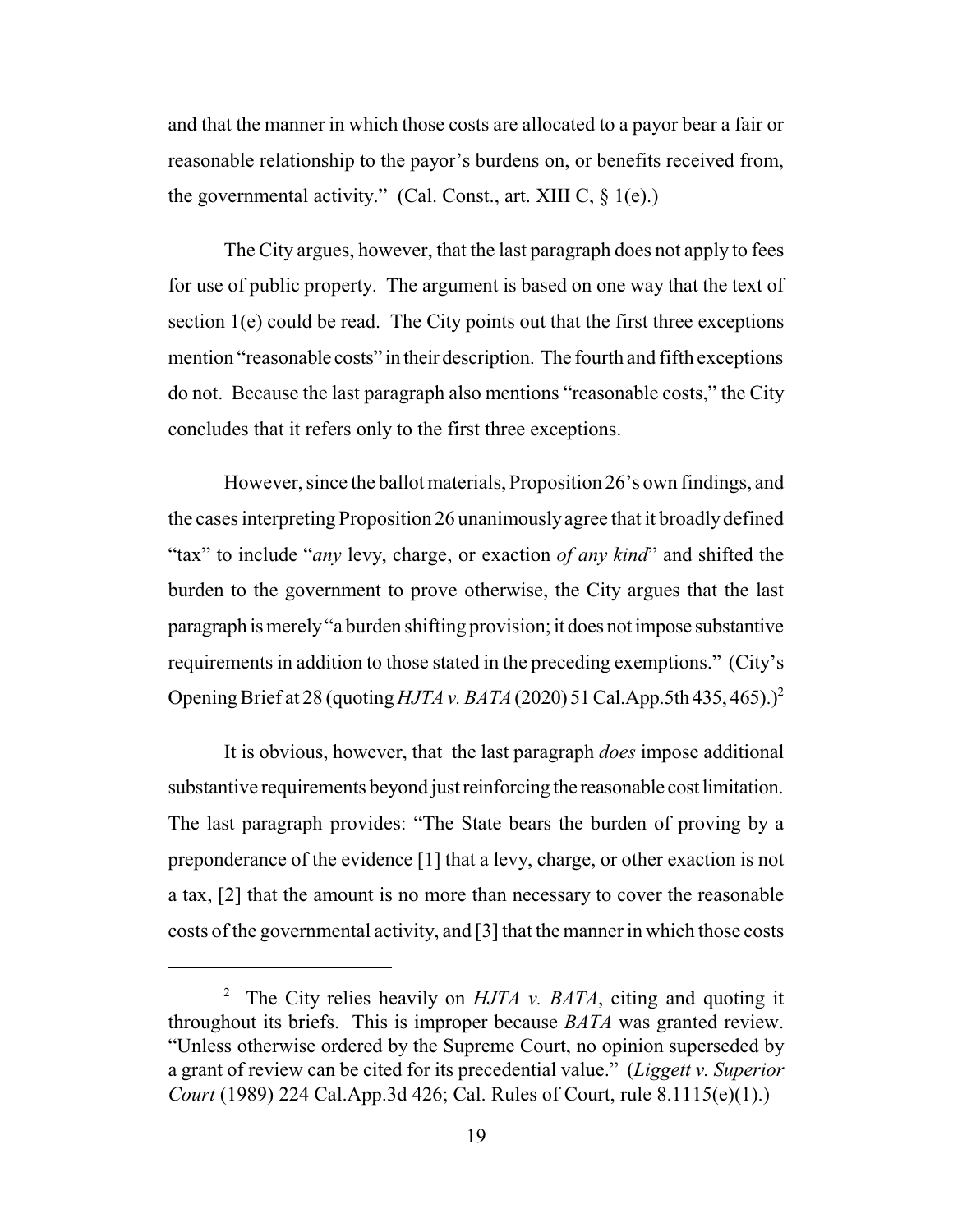are allocated to a payor bear a fair or reasonable relationship to the payor's burdens on, or benefits received from, the governmental activity."

The last paragraph thus contains all three elements of the pre-Proposition 26 test for distinguishing a valid fee from a tax: (1) that the fee is not a tax; in other words, that it is not imposed for revenue purposes, (2) that the amount is no more than necessary to recover the reasonable costs of the governmental activity, and (3) that those costs are allocated in a manner that fairly or reasonably relates to the payor's burdens on, or benefits received from, the governmental activity.

The City does not dispute that it must establish that its franchise fee is not a tax. However, it claims that its burden is satisfied when it simply points to Exception 4 and says, "we charge franchise fees in exchange for use of city streets." (City's Opening Brief at 25-26.) The main point of disagreement is whether the balance of the last paragraph adds anything more than the "reasonable cost" requirement already included in the descriptions of the first three exceptions. The City argues:

"[S]ubdivision (e)'s burden of proof language merely allocates the burden of proving the requirements of each exemption but does not add any substantive requirements. Accordingly, a local government would have the burden of establishing that a charge is 'not a tax' in the first instance (*i.e.*, that it falls under one of the enumerated exemptions), and then that the charge is limited to the 'reasonable costs' of an activity or service where an exemption so requires (*i.e.*, the first three exemptions). Nothing in the text suggests, however, that this procedural burden- shifting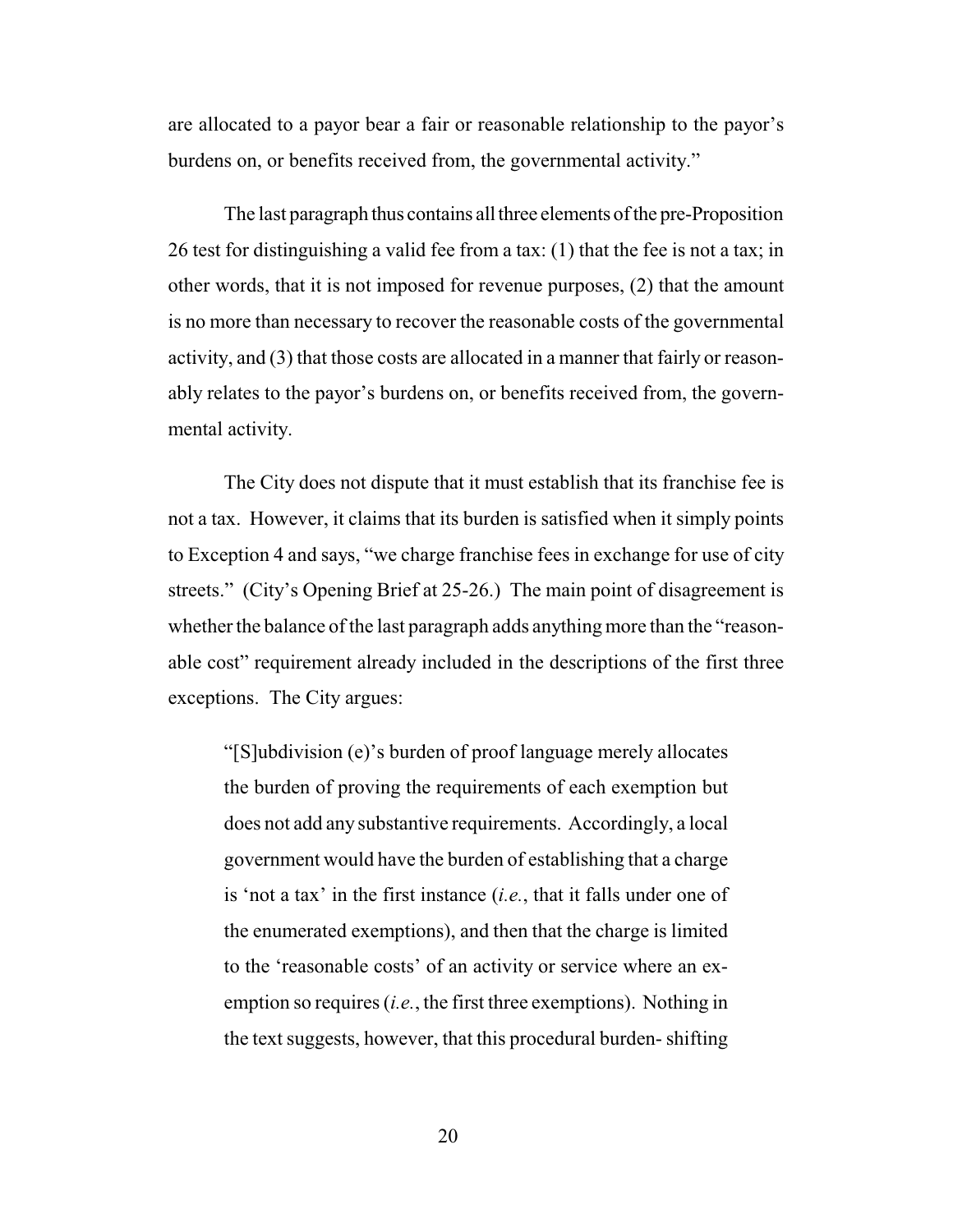clause is meant to add substantive requirements to any exemption." (City's Opening Brief at 25-26.)

The City's position, however, is contrary to the holding in *City of San Buenaventura v. United Water Conservation Dist.* (2017) 3 Cal.5th 1191. In that case, this Court held that, besides just identifying which exception the agency claims, it must also separately show: (2) that the amount collected is no more than necessary to recover the reasonable costs of the governmental activity; and (3) that those costs are allocated in a manner that fairly relates to the payor's burdens on, or benefits received from, the governmental activity.

"[I]t is clear from the text itself that voters intended to adopt two separate requirements: To qualify as a nontax 'fee' under article XIII C, as amended, a charge must satisfy both the requirement that it be fixed in an amount that is 'no more than necessary to cover the reasonable costs of the governmental activity,' and the requirement that 'the manner in which those costs are allocated to a payor bear a fair or reasonable relationship to the payor's burdens on, or benefits received from, the governmental activity.' *We must presume the [voters] intended each requirement to have independent effect*. (*Buenaventura*, 3 Cal.5th at 1214 (citations omitted).)

Had the last paragraph not contained all three substantive elements of the pre-Proposition 26 "tax" versus "fee" test, it would have been impossible for this Court to observe that "the language of Proposition 26 is drawn in large part from pre-Proposition 26 case law distinguishing between taxes subject to the requirements of article XIII A ... on the one hand, and regulatory and other fees, on the other." (*Buenaventura*, 3 Cal.5th at 1210.)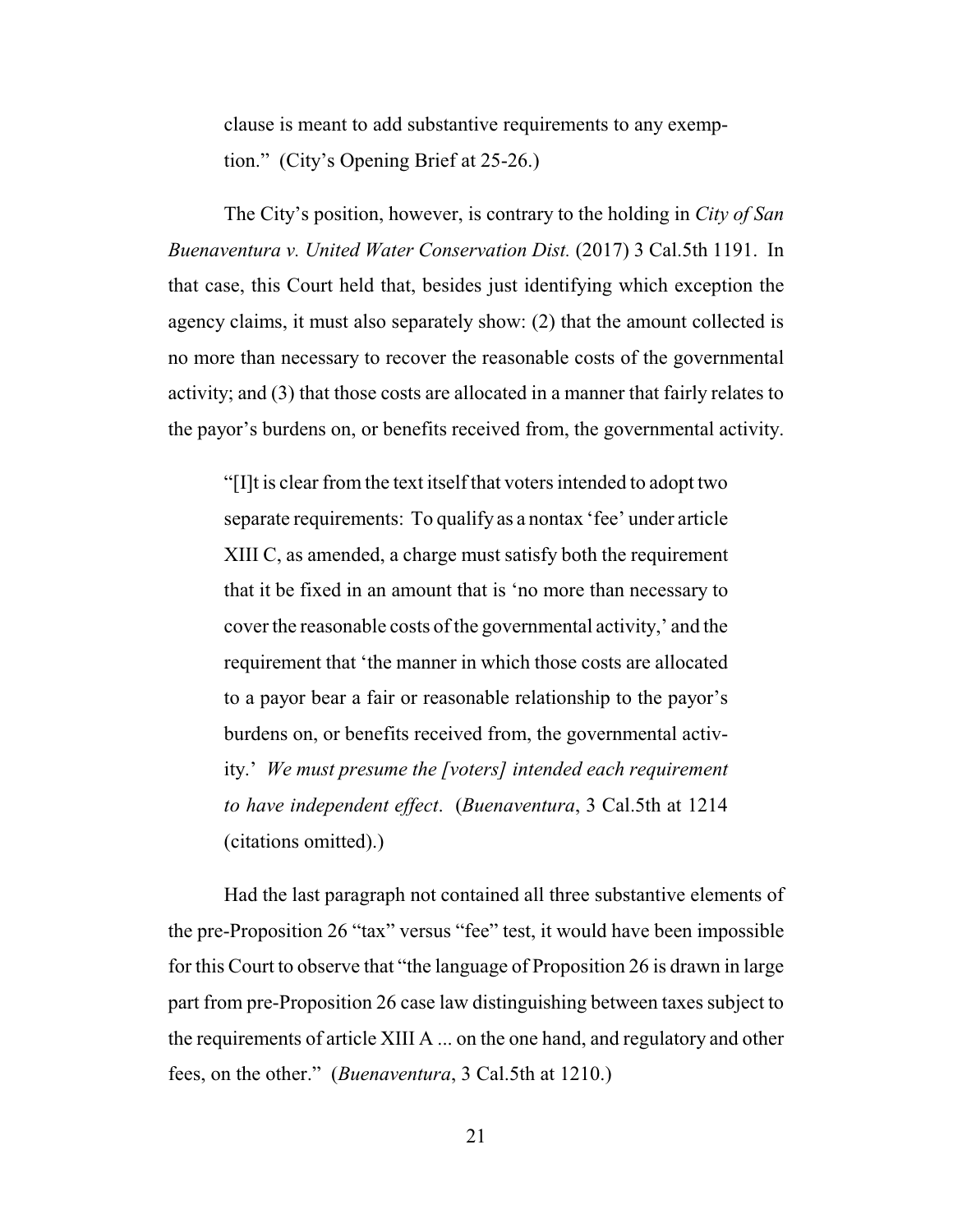Nothing in the wording of the first three exceptions suggests that the last paragraph is toothless. Nor does anything in the wording of the last paragraph suggest that its limitations are activated as to exceptions 1, 2 and 3, but go dormant upon reaching exception 4 because it is meant to be a new categorical exemption that escapes all three facets of the age-old "tax" versus "fee" test.

**V**

### **IGNORING THE LAST PARAGRAPH CREATES A WORSE SURPLUSAGE PROBLEM**

The City argues that its interpretation of section  $1(e)$  must be accepted because construing the last paragraph as containing separate substantive tests " renders the specific 'reasonability' language in Exemptions 1 through 3 mere surplusage." (City's Opening Brief at 26.)

Since the last paragraph does *not* mirror the first three exceptions of  $subdivision(e)$ , but rather contains obvious additional substantive requirements, it would *not* render the reasonableness language in the first three exceptions surplusage. If the last paragraph were the same, then applying one might render the other surplusage. But they are substantially different.

Because the last paragraph contains the full pre-Proposition 26 "tax" versus "fee" test, while the first three exceptions contain barely a third of it, a much more serious surplusage problem is created by the City severing the substantive requirements from the last paragraph and treating it as merely a procedural "burden shifting provision [that] does not impose substantive requirements." Doing so turns the other two-thirds of the last paragraph test into impotent surplusage.

The City has misapplied the canon of construction disfavoring surplusage. The rule can tolerate a little repetition, especially in voter initiatives.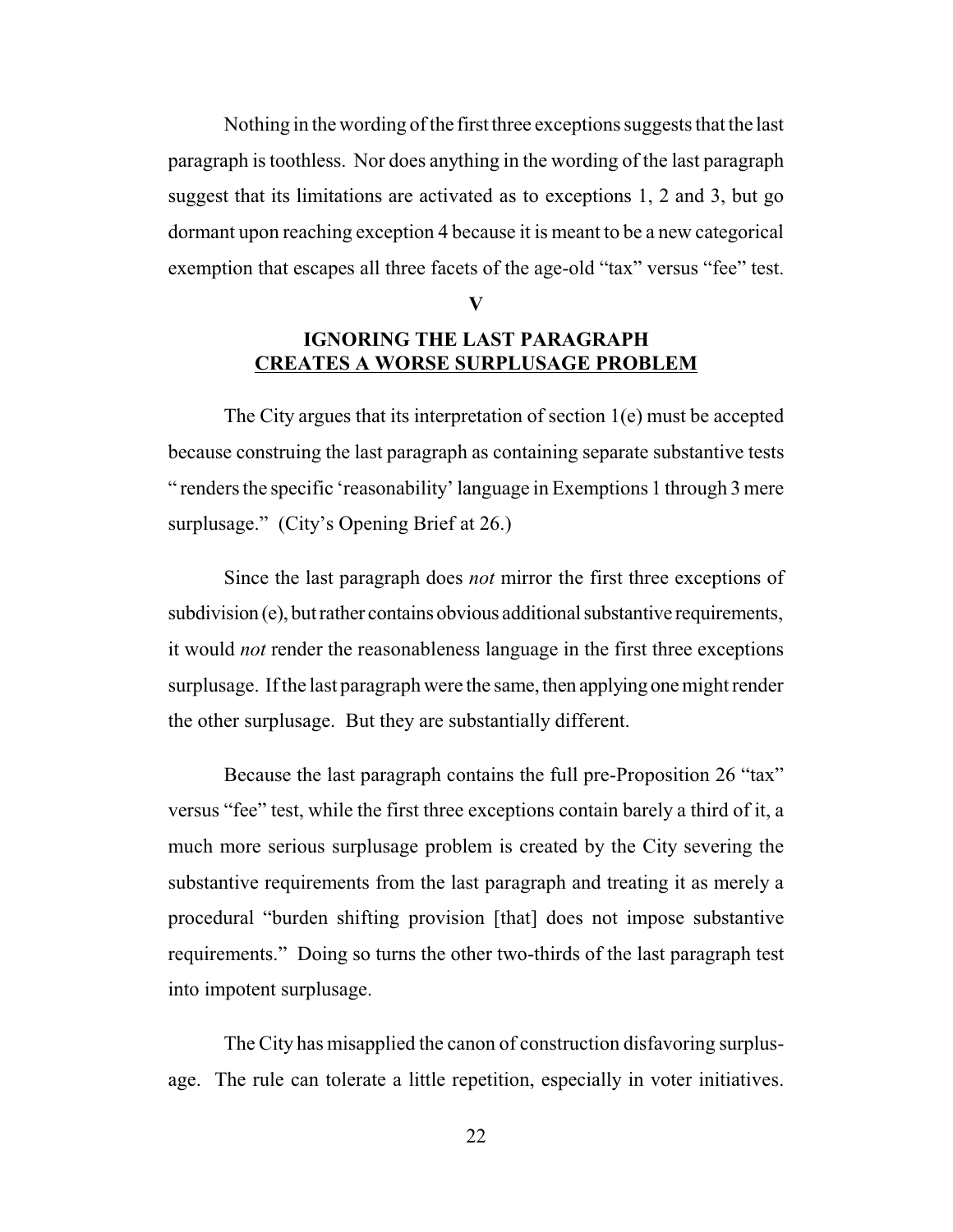While it may be justifiable for courts to impose high expectations on the syntax ofstatutes and legislative ballot measures that have been drafted byLegislative Counsel, courts generally do not demand the same precision and efficiency in the wording of voter initiatives, which are often drafted by non-lawyers.

Even as to statutes, "there is no rule prohibiting the Legislature from emphasizing a particular point notwithstanding the rule against surplusage." (*River Garden Ret. Home v. Franchise Tax Bd.* (2010) 186 Cal.App.4th 922, 942; *Farmers Ins. Exchange v. Superior Court* (2006) 137 Cal.App.4th 842, 858.) "Nor is there a rule of statutory construction requiring courts 'to assume that the Legislature has used the most economical means of expression in drafting a statute.'" (*River Garden*, 186 Cal.App.4th at 942; *VotersforResponsible Retirement v. Board of Supervisors* (1994) 8 Cal.4th 765, 772–73.) "Rules such as those directing courts to avoid interpreting legislative enactments as surplusage are mere guides and will not be used to defeat legislative intent." (*People v. Cruz* (1996) 13 Cal.4th 764, 782 (citations omitted).)

Here, the first three exceptions admittedly contain a small bit of redundancy when compared to the last paragraph. But, for the sake of avoiding a little repetition, the City would sacrifice two-thirds of the last paragraph test for distinguishing a valid fee from a tax needing voter approval. That is a misapplication of the rule against surplusage which will produce a serious corruption of voter intent if not rejected. Courts must "*give significance to every word*, avoiding an interpretation that renders any word surplusage." (*Regents of Univ. of Cal. v. Pub. Employment Relations Bd.* (2020) 51 Cal.App.5th 159, 177; *Weaver v. Chavez*(2005) 133 Cal.App.4th 1350, 1355.)

Giving significance to every word in the last paragraph compels the conclusion that it is more than just a procedural burden-shifting provision. It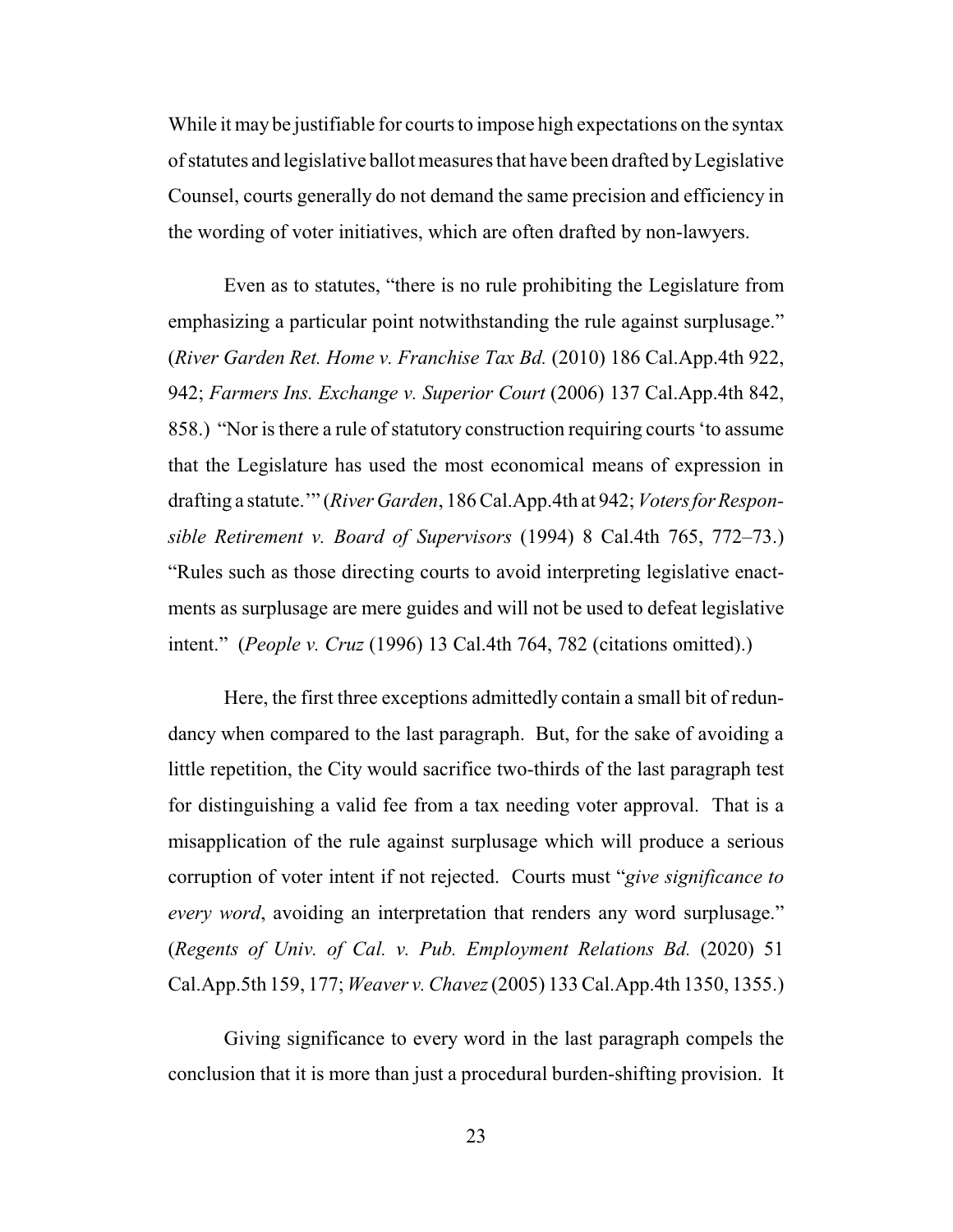contains a three-part substantive test for determining whether any of the fees listed above it qualify for an exemption fromthe "tax" definition. An interpretation that limits the application of the last paragraph to just the first three fees renders most of the last paragraph surplusage, a much more serious surplusage problem than the minor redundancy issue upon which the City's interpretation is predicated.

### **VI**

## **APPLYING THE LAST PARAGRAPH TO FRANCHISE FEES DOES NOT CREATE ABSURD RESULTS**

The Cityargues that applying the last paragraph's "tax" versus "fee" test to subdivision (e)'s fourth or fifth exception would produce absurd results. To understand the argument, it will be helpful to quote the fourth and fifth exceptions:

"(4) A charge imposed for entrance to or use of local government property, or the purchase, rental, or lease of local government property.

(5) A fine, penalty, or other monetary charge imposed by the judicial branch of government or a local government, as a result of a violation of law." (Cal. Const., art. XIII C,  $\S$  1(e)(4)-(5).)

It would be "nonsensical," the City argues, to apply a "reasonable cost" test to the sale or rental price of government property or to criminal fines.

Amicus agrees that sale and rental prices should be based on fair market value, not the agency's costs, and that criminal fines should be based on deterrence and punishment, not the agency's costs. However, *not* applying the last paragraph to fees for entrance to or use of public propertywould be equally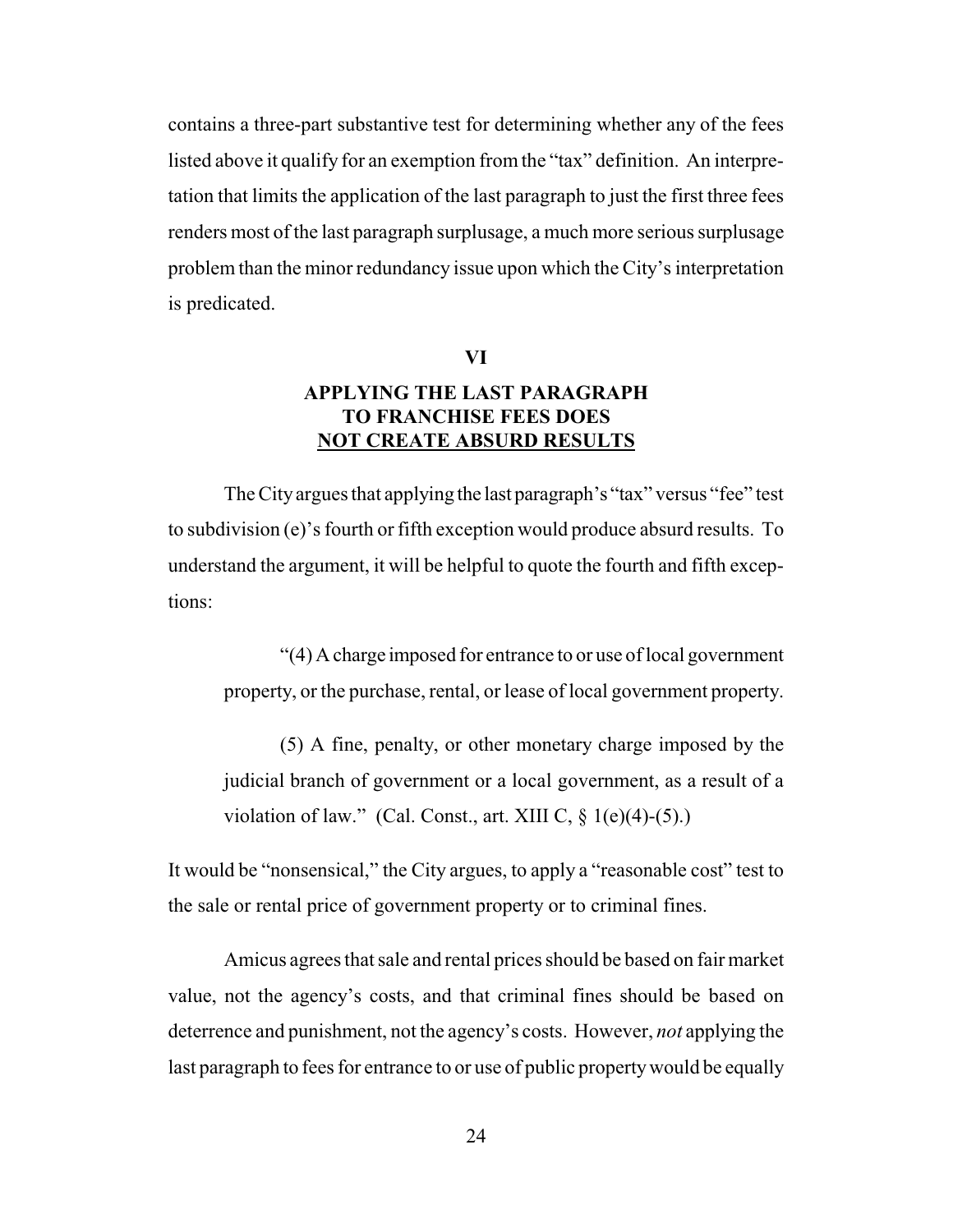absurd, because it would mean, for starters, that there is no legal limit on the amount cities can demand from private utility providers as franchise fees.

Cities award franchises through a competitive bidding process. The process is essentially an auction. The city publishes a Request for Proposals which requires each bidder's proposal to include an annual franchise fee to be paid to the city. If the city likes everything else about a company's bid, but the proposed franchise fee is not big enough for the city's appetite, it "negotiates" a higher fee. This is a "pay to play" shakedown, pure and simple. But the private companies providing the service don't really care how much they pay to the city because it's other people's money – the franchise fee is simply passed through to the customers.

Private trash haulers are not the only private utility providers that use citystreets. Private infrastructure for water, gas, electric, cable television, fiber optic internet, and/or landline telephone service lies beneath the streets of every city in California. Cities impose franchise fees on all of those utilities when they are provided by private companies. Many of those utilities are literally essential for life and health. It would be absurd, or "nonsensical" in the City's words, to assume that the voters who passed Proposition 26 intended to jeopardize their ability to afford basic utilities that are essential for life and health by creating a carte blanche exemption for franchise fees.

But the absurdity does not stop there. When one pauses to consider how often California residents and businesses use public property, this case's potential for the government to siphon money from the private economy is frightening. Franchise fees are just the tip of the iceberg. If fees for entrance to or use of public property had no rules, then local governments (and the State under the parallel section in article XIII A,  $\S$  3) could impose fees of any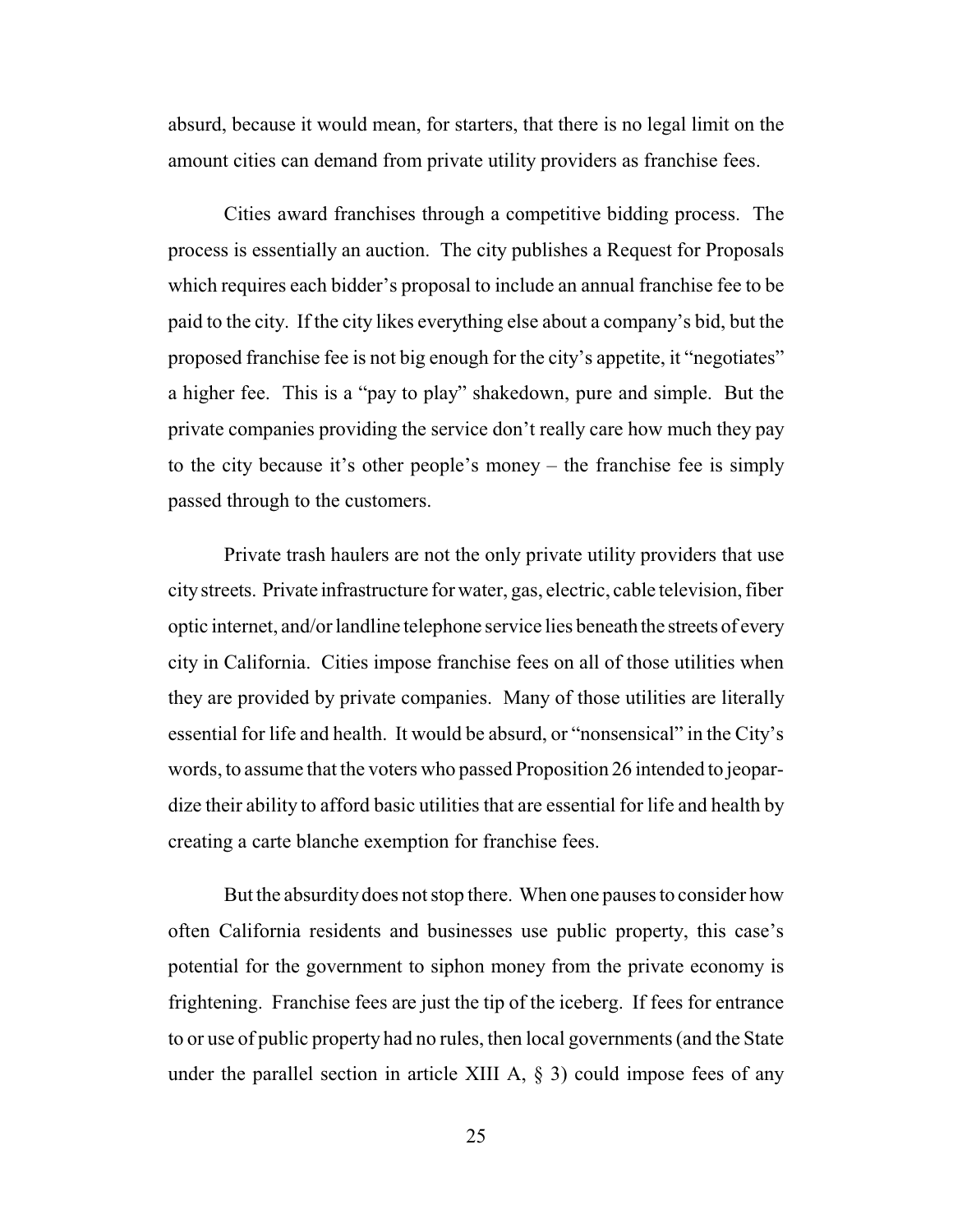amount to use bridges and tunnels, to bring shipments into public ports, to transport goods or passengers on public roads, to purchase water that was stored in public reservoirs, to relay cell phone calls via towers on public ridges, to access the Internet over public wifi networks, to access public records, to hold political rallies and protests on public property, etc., etc. The revenue from such charges could go straight to the General Fund for tax-like expenditure, with no special approvals required. It is absurd to think that the voters passed Proposition 26 intending such a result.

Defendants' absurdity argument is not good grounds for creating a new categorical exemption for fees to enter or use public property. First, sales and criminal fines are not at issue in this case and courts should not let speculation about a possible "next" case produce an unjust decision in the case at bar. (See *California Cannabis Coalition v. City of Upland* (2017) 3 Cal.5th 924, 947 (responding to a city's hypothetical "next" case if the Court ruled against it in the case at bar, the Court said, "These facts are not presented here, and we decline to take up what would happen should they arise.").)

Second, should defendants' hypothetical "next" case arise, the Court could apply the absurdity rule in that case. Courts are to avoid "interpretations that lead to absurd *results*." (*Tuolumne Jobs & Small Business Alliance v. Superior Court*(2014) 59 Cal.4th 1029, 1037.) But here, absurd results are not reached. They won't be reached until someone claims, for example, that the sale price of a building or the fine for running a red light must be limited to the government's reasonable costs.

Finally, while a literal application of the last paragraph may not fit sales and fines, it is possible to harmonize the spirit of public protection contained in the last paragraph's "reasonableness" requirements with other provisions of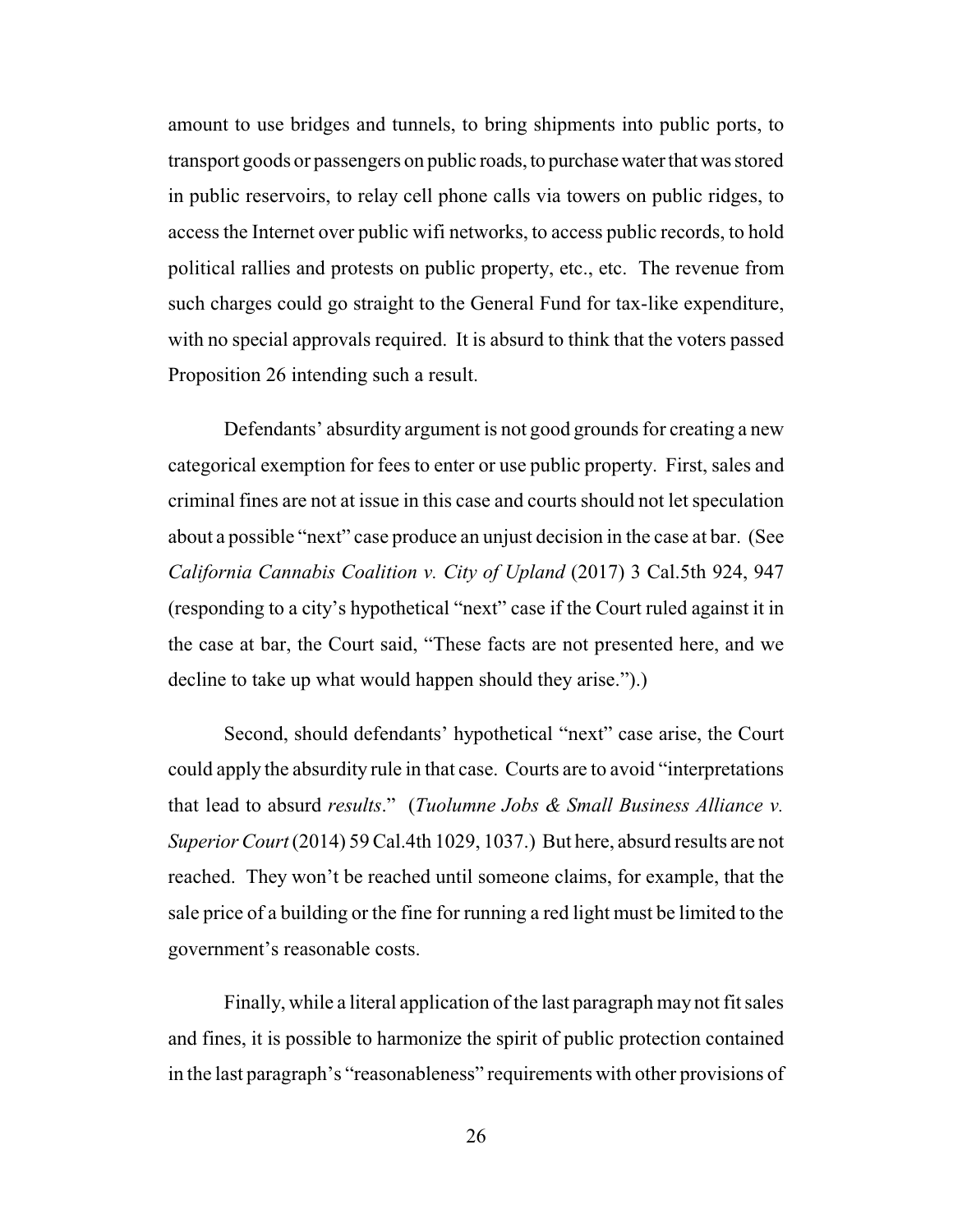the constitution that protect the public when property is sold or when crimes are punished. (See *Capistrano Taxpayers Assn. v. City of San Juan Capistrano* (2015) 235Cal.App.4th 1493, 1508 (under court's dutyto harmonize provisions of state constitution, articleX,section 2'srequirement that government promote water conservation can be harmonized with Proposition 218's requirement that water rates be based on government's reasonable costs).)

For example, the last paragraph's requirement that levies, charges and exactions be for their intended purpose, reasonable, and proportional can be harmonized with the excessive fines clauses of the state and federal constitutions, which provide that "Cruel or unusual punishment may not be inflicted *or excessive fines imposed*." (Cal. Const., art. I § 17; U.S. Const., 8th Amend; *People ex rel. Lockyer v. R.J. Reynolds Tobacco Co.* (2005) 37 Cal.4th 707, 728; *Timbs v. Indiana* (2019) 139 S.Ct. 682, 689.) Thus, fines and penalties must be reasonablyrelated to the severityof the defendant's crime and the harm he caused; in other words, the "cost" to society.

Similarly, the constitution contains a reasonableness requirement for sales and leases to which the last paragraph can be harmonized. Article XVI, section 6, of the California Constitution prohibits the Legislature from making "any gift, of any public money or thing of value to any individual, municipal or other corporation." California courts have construed this "gift of public property" clause to prohibit the sale or lease of state property without adequate consideration. Consideration is adequate if it approximates fair market value. (*Post v. Prati* (1979) 90 Cal.App.3d 626, 635; *Winkelman v. City of Tiburon* (1973) 32 Cal.App.3d 834, 845.) The State's acquisition of property is an investment, and its "cost" includes not just moneybut also risk, which accounts for any appreciation in value. A sale or lease for fair market value, then, does not exceed the state's "cost."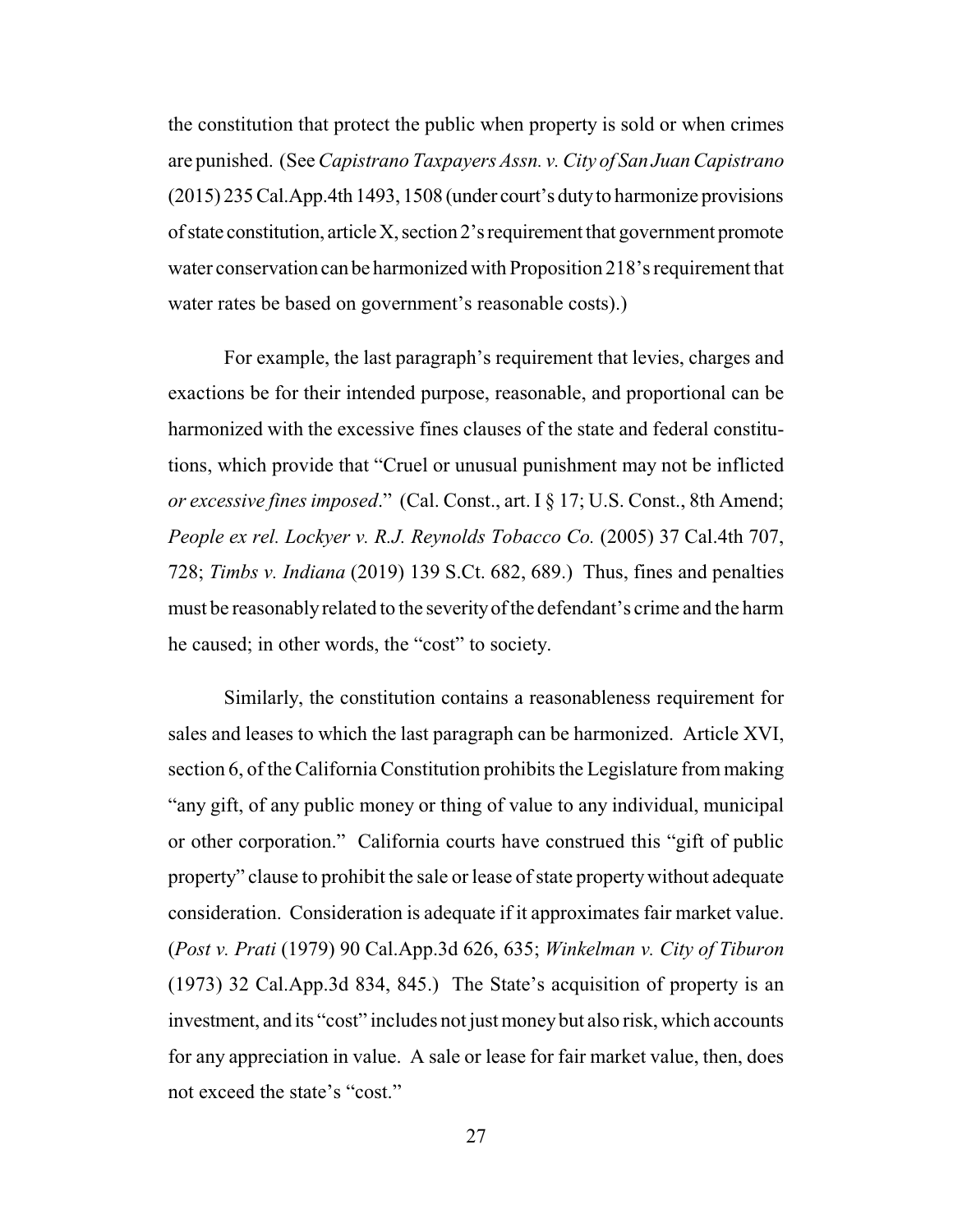Absurd results can thus be avoided by harmonizing the last paragraph with other, more particular provisions of the state constitution which control the amounts of fines and prices. A fine is not "unreasonable" if it is not excessive under the excessive fines clause. A price is not "unreasonable" if it represents adequate consideration under the gift of public property clause.

For these several reasons, the absurdity argument advanced by the City is not good grounds for contravening voter intent by the creation of a new categorical public property fee exemption that will swallow the whole of Proposition 26.

#### **VII**

### **THE TEST FOR FRANCHISE FEES UNDER PROPOSITION 26 IS DIFFERENT FROM THE TEST ARTICULATED IN** *JACKS*

Applying the law that pertained to franchise fees prior to the voters' enactment of Proposition 26, this Court in *Jacks v. City of Santa Barbara* held that a franchise fee is not a hidden tax needing voter approval if the fee is reasonably related to the value of any special property rights conferred through the franchise. "[W]e hold that to constitute a valid franchise fee under Proposition 218, the amount of the franchise fee must bear a reasonable relationship to the value of the property interests transferred." (*Jacks*, 3 Cal.5th at 270.)

In the case of a trash hauling franchise, the *Jacks*test would be difficult to implement. The "property interest" theoretically granted to the haulers in this case is the right to use city streets in the conduct of their business. (City's Petition for Review at 18.) But everyone has the right to use city streets without purchasing a franchise, and many businesses (e.g., Amazon, Uber, even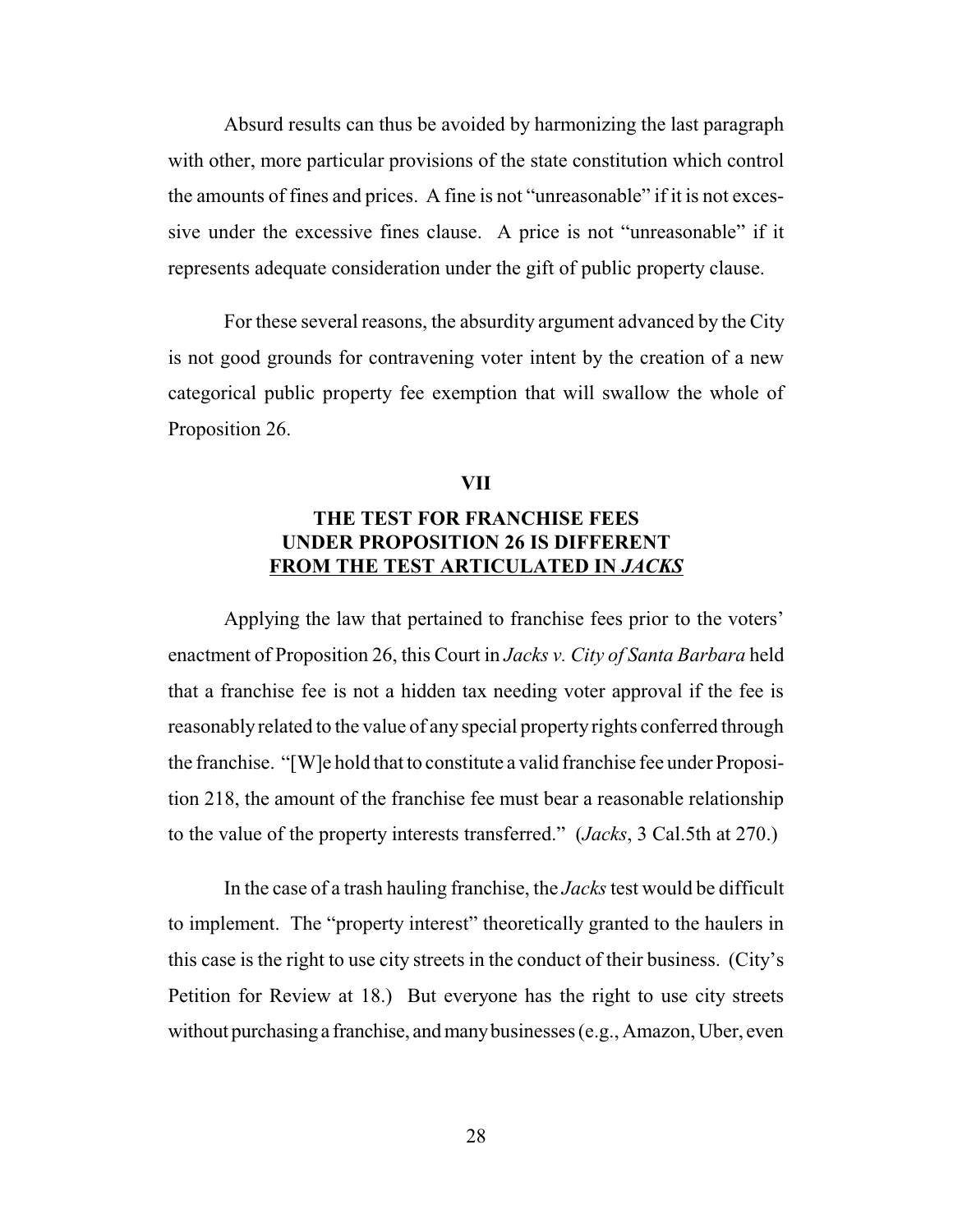ice cream trucks) use city streets to connect with their customers significantly more than a waste hauler's once-a-week trash collection, yet pay nothing.

California law recognizes a "fundamental right to travel." It is part of our liberty as a free people, a "basic human right protected by the United States and California Constitutions." (*Halajian v. D & B Towing* (2012) 209 Cal.App.4th 1, 11.) "Highways are for the use of the traveling public, and *all* have the right to use them. ... [They] belong to the people of the state, and *the use thereof is an inalienable right* of every citizen. ... The use of highways for purposes oftravel and transportation is *not a mere privilege, but a common and fundamental right, of which the public and individuals cannot rightfully be deprived*." (*City of Lafayette v. County of Contra Costa* (1979) 91 Cal.App.3d 749, 753 (quoting *Escobedo v. State of California* (1950) 35 Cal.2d 870, 875-876).)

Garbage trucks are not parking on city streets, nor are they given an exclusive right to drive on the street while they are operating. There is no market from which an appraiser could draw comparable values for the nonexclusive, transient contact of a vehicle with a public street. Looking at the franchise fees charged by other cities is unscientific because their fees are also arbitrary amounts invented in a vacuum. And on top of all that is everyone's legally recognized, "fundamental right" to use public streets. How much should be subtracted from the equation to account for that? The *Jacks*test thus invites protracted litigation as expert witnesses battle over the imprecise answer to an imprecise question.

The Proposition 26 test is much simpler to implement. It calls for the fee to be based on "the reasonable costs of the governmental activity," allocated according to the payor's burden thereon. (Cal. Const., art. XIII C,  $\S$  1(e).) If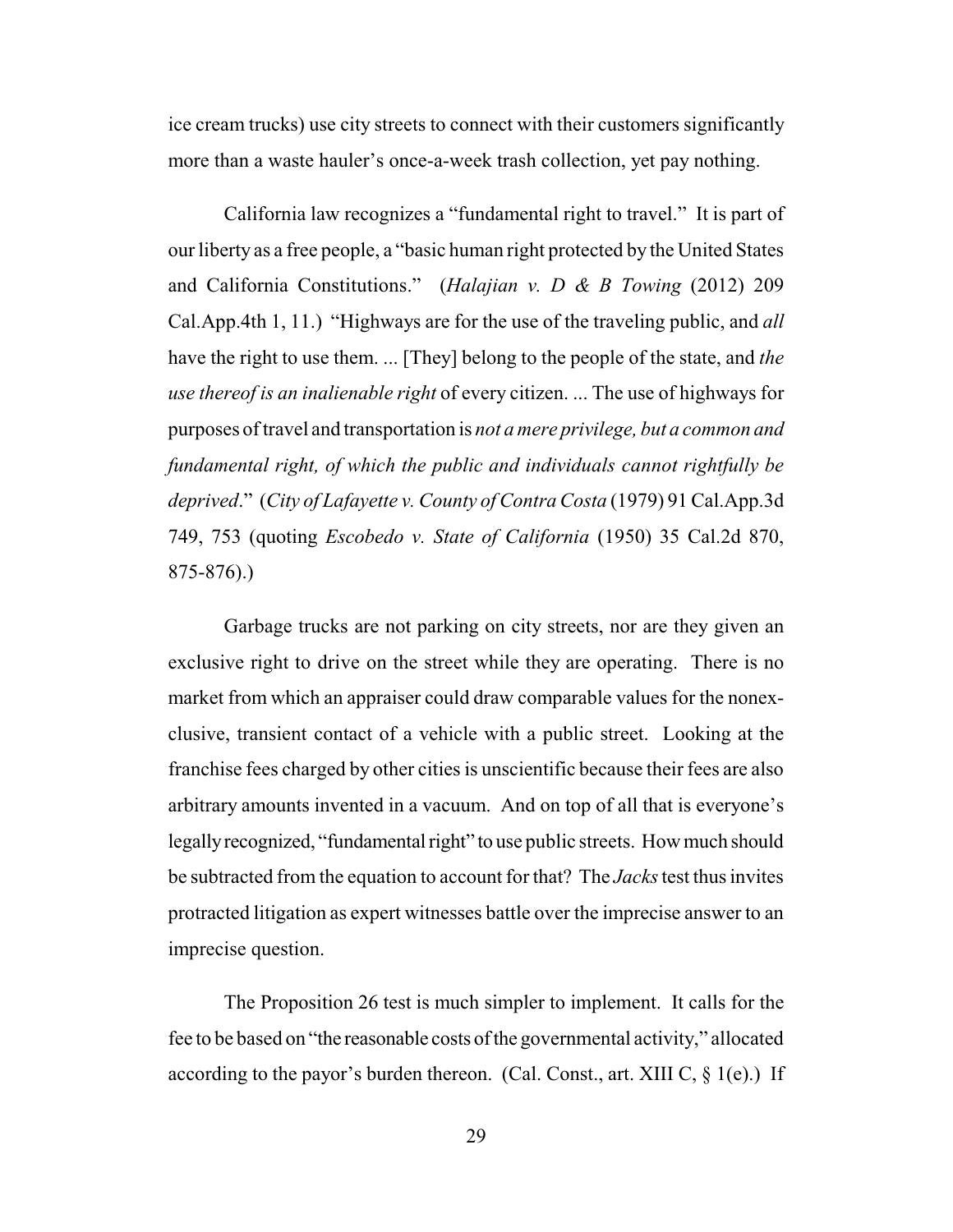the governmental activity is maintaining city streets, and if heavy garbage trucks put atypical stress on residential streets that are not designed for heavy vehicles, an engineer could perform a stress test and quantify how the hauler's trucks would shorten the pavement's useful life, then apply that to the city's overall road maintenance costs. The city could add to that its administrative costs for overseeing the hauler's contract compliance, enforcing its bill collection, and handling customer complaints directed to the city. If franchise fees are based on documented city costs in this way, litigation will seldom be necessary.

The Proposition 26 test is not only required, then, it is simpler to implement, less likely to result in litigation, and assures that the City is adequately compensated.

### **CONCLUSION**

For the above reasons, the Court of Appeal should be affirmed.

DATED: March 24, 2021. Respectfully submitted,

JONATHAN M. COUPAL TIMOTHY A. BITTLE LAURA E. DOUGHERTY

 */s/ Timothy A. Bittle*  TIMOTHY A. BITTLE Counsel for Amicus HJTA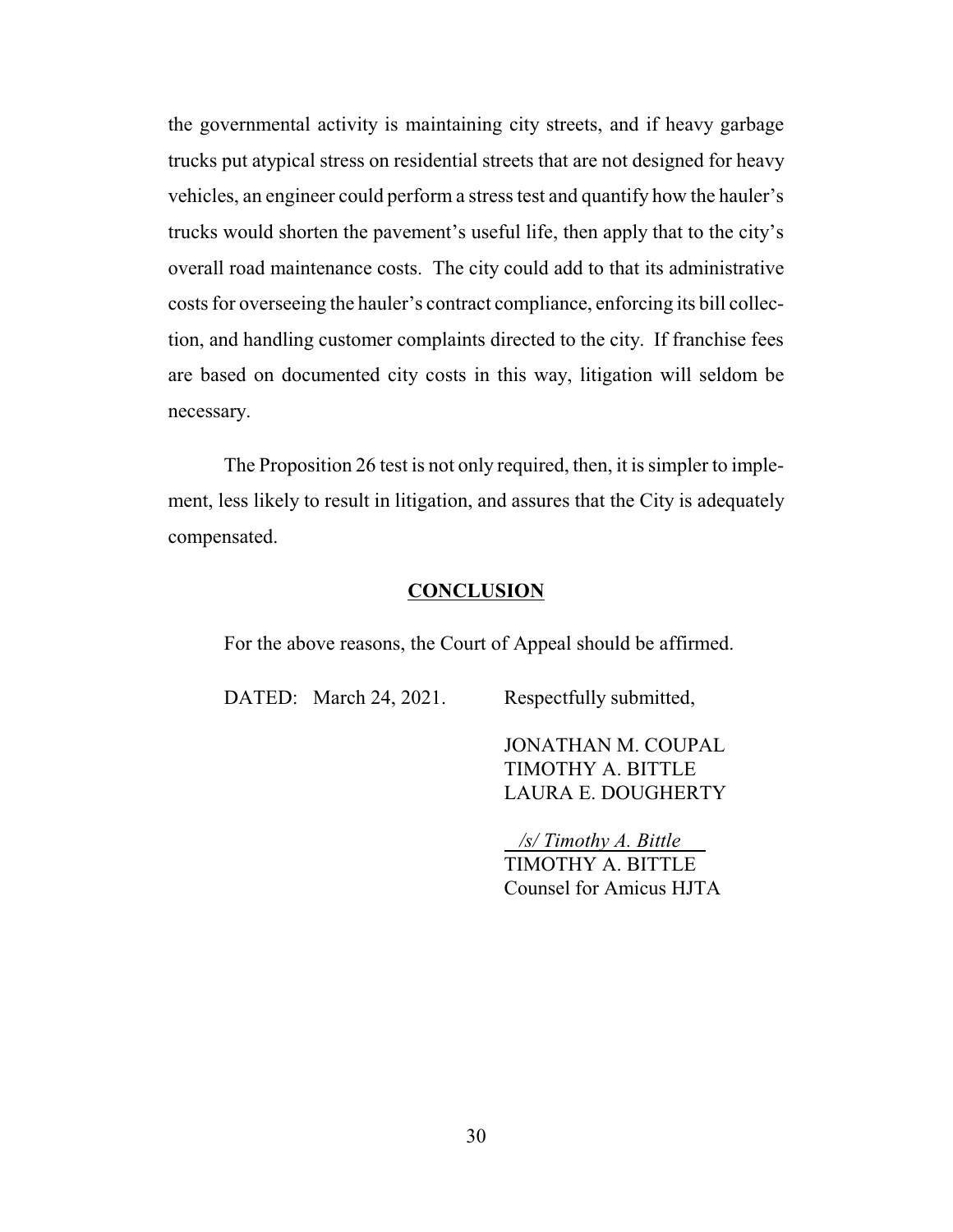### **WORD COUNT CERTIFICATION**

I certify, pursuant to Rule 8.204(c) of the California Rules of Court, that the attached brief, including footnotes but excluding the caption page, tables, application, and this certification, as measured by the word count of the computer program used to prepare this pleading, contains 6,114 words.

DATED: March 24, 2021. */s/ Timothy A. Bittle* 

TIMOTHY A. BITTLE Counsel for Amicus HJTA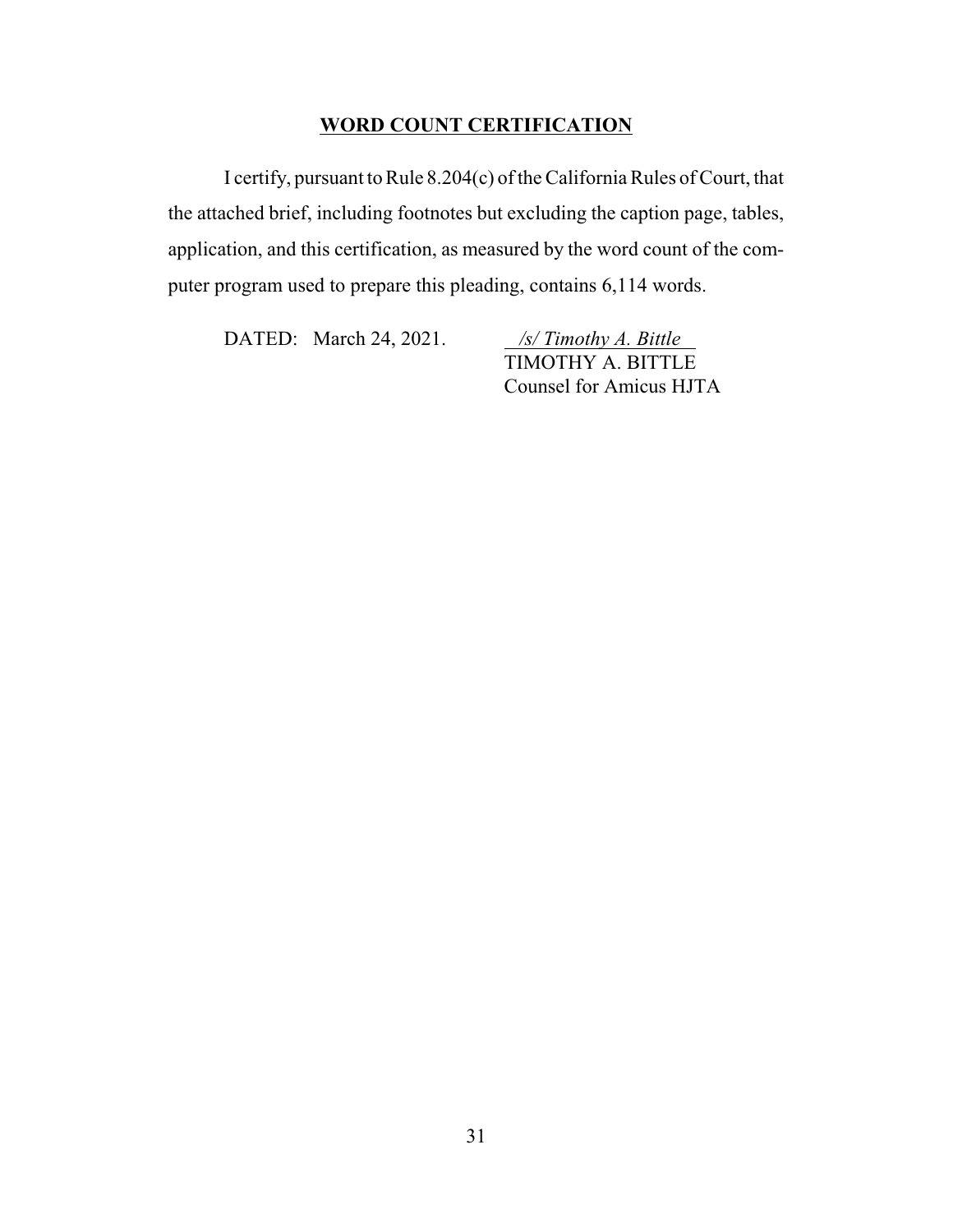#### **PROOF OF SERVICE**

I, Kiaya Heise, declare:

I am employed in the County of Sacramento, California. I am over the age of 18 years, and not a party to the within action. My business address is: 921 11<sup>th</sup> Street, Suite 1201, Sacramento, California 95814. On March 24, 2021, I served **APPLICATION FOR LEAVE TO FILE AND BRIEF OF AMICUS CURIAE HOWARD JARVIS TAXPAYERS ASSOCIATION IN SUPPORT OF PLAINTIFFS/APPELLANTS** on the interested parties below, using the following means:

### **SEE ATTACHED SERVICE LIST**

X **BY UNITED STATES MAIL** I enclosed the document(s) in a sealed envelope or package addressed to the interested parties at the addresses listed below. I deposited the sealed envelope with the United States Postal service, with the postage fully prepaid. The envelope or package was placed in the mail in Vacaville, California.

**EX BY ELECTRONIC MAIL** I electronically transmitted the document(s) in a PDF or Word processing format to the persons listed below via TrueFiling at their respective electronic mailbox addresses.

I declare under penalty of perjury under the laws of the State of California that the above is true and correct. Executed on March 24, 2021, at Vacaville, California.

King R. Heise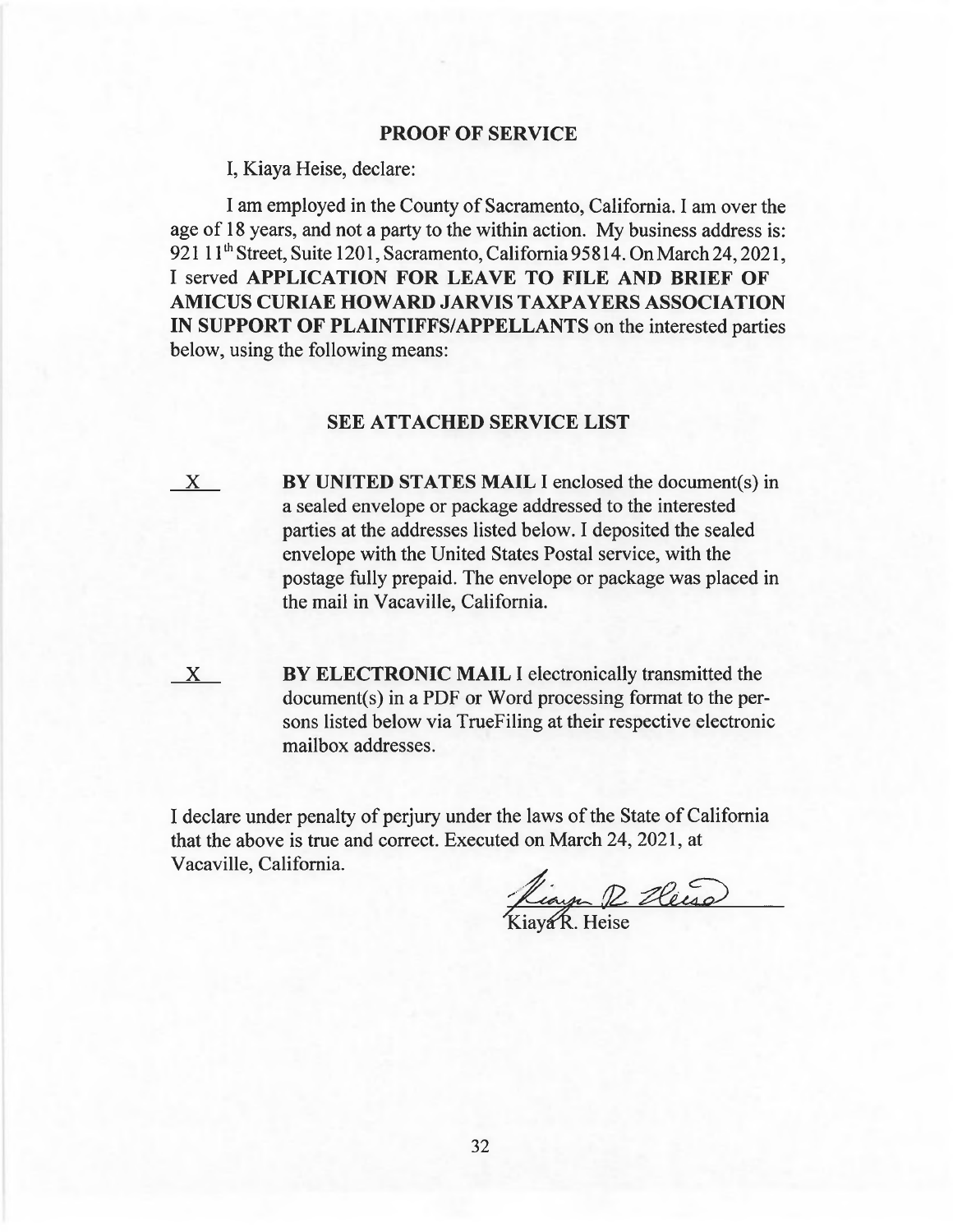# **SERVICE LIST**

| Andrew M. Zacks<br>Zacks, Freedman & Patterson,<br>PC<br>601 Montgomery St., Suite 400<br>San Francisco, CA 94104 | Cedric C. Chao<br>Chao ADR, PC<br><b>One Market Street</b><br>Spear Tower, 36th Floor<br>San Francisco, CA 94105                                                             |
|-------------------------------------------------------------------------------------------------------------------|------------------------------------------------------------------------------------------------------------------------------------------------------------------------------|
| $(415)$ 956-8100                                                                                                  | $(415)$ 293-8088                                                                                                                                                             |
| E: az@zfplaw.com                                                                                                  | E: cedric.chao@chao-adr.com                                                                                                                                                  |
| Paul J. Katz                                                                                                      | Barbara Parker                                                                                                                                                               |
| Katz Appellate Law                                                                                                | Kimberly Ann Bliss                                                                                                                                                           |
| 484 Lake Park Ave. #603                                                                                           | Maria Bee                                                                                                                                                                    |
| Oakland, CA 94610                                                                                                 | Celso Ortiz                                                                                                                                                                  |
| E: paul@katzappellatelaw.com                                                                                      | Zoe Savitsky                                                                                                                                                                 |
|                                                                                                                   | Office of the City Attorney                                                                                                                                                  |
| <b>Attorneys for Appellants Robert</b>                                                                            | One Frank H. Ogawa Plaza- 6 <sup>th</sup> Floor                                                                                                                              |
| Zolly, et al.                                                                                                     | Oakland, CA 94612                                                                                                                                                            |
| <b>Via TrueFiling</b>                                                                                             | E: bjparker@oaklandcityattorney.org<br>kbliss@oaklandcityattorney.org<br>mbee@oaklandcityattorney.org<br>cortiz@oaklandcityattorney.org<br>zsavitsky@oaklandcityattorney.org |
|                                                                                                                   | Stanley J. Panikowski                                                                                                                                                        |
|                                                                                                                   | Jeanette E. Barzelay                                                                                                                                                         |
|                                                                                                                   | DLA Piper LLP (US)                                                                                                                                                           |
|                                                                                                                   | 555 Mission Street, 24th Floor                                                                                                                                               |
|                                                                                                                   | San Francisco, CA 94105-4240                                                                                                                                                 |
|                                                                                                                   | E: stanley.spanikowski@us.dlapiper.com<br>jeanette.barzelay@us.dlapiper.com                                                                                                  |
|                                                                                                                   | Attorneys for Petitioner City of Oakland                                                                                                                                     |
|                                                                                                                   | <b>Via TrueFiling</b>                                                                                                                                                        |